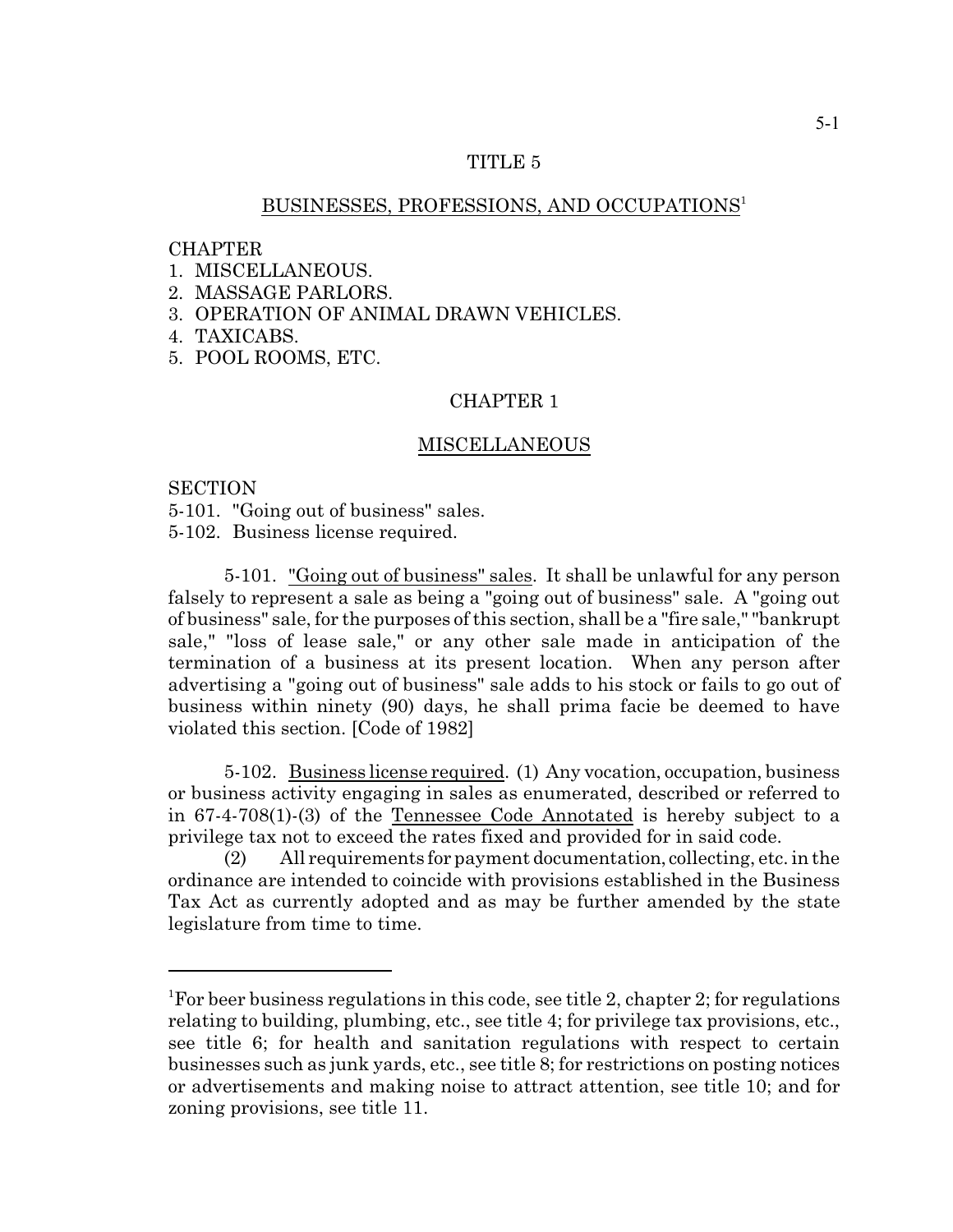(3) The business license, except as exempted with transient business and other temporary businesses, shall be renewable on an annual basis.

(4) Those businesses or occupations designated in Tennessee Code Annotated, § 67-4-712 are hereby exempted from the payment of the business privilege tax including but not limited to:

(a) Persons selling livestock, horses, poultry, nursery stock or farm products provided said sales are made directly by the producer, breeder or trainer of said products.

(b) Businesses having a total volume of sales of less than \$3,000.

(c) Any institution operated for religious or charitable purposes with respect to any profits which are earned from the sale of items contributed to the institution or articles produced by the institution from each contributed items.

(d) "Business" includes any activity engaged in by any person, or caused to be engaged in by the person, with the object of gain, benefit, or advantage, either direct or indirect. "Business" does not include occasional and isolated sales or transactions by a person not routinely engaged in business.

(5) In the case of antique malls, flea markets, craft shows, antique shows, gun shows and auto shows, as described in Tennessee Code Annotated, § 67-4-709, the owner, manager, operation or promoter of the facility shall be required to obtain a business license and shall collect and submit to the town recorder one dollar (\$1.00) fee per day per booth from each exhibitor at the promotion location. In the case of a flea market, exhibitors shall have the option of remitting the business tax in accordance with Tennessee Code Annotated provisions or may remit a one dollar (\$1.00) fee per booth per day to the flea market operators. Those obtaining an annual license shall provide evidence of such license to the operator before conducting business.

(6) Transient vendors shall pay a tax of fifty dollars (\$50.00) for each fourteen-day period in which said vendor sells or offers to sell merchandise or for which they are issued a business license in Jonesborough. Such tax shall be paid prior to the first day of engaging in business.

(a) "Transient vendor" is defined as any person who brings into temporary premises and exhibits stocks of merchandise to the public for the purpose of selling or offering to sell the merchandise to the public. "Transient vendor" does not include any person selling goods by sample, brochure or sales catalog for future delivery, or to sales resulting from the prior invitation to the seller by the owner or occupant of a residence. For the purpose of this definition, "merchandise" means any consumer item that is or is represented to be new or not previously owned by a consumer, and "temporary premises" means any pubic or quasi-public place, including a hotel, rooming house, storeroom, building or part of a building, tent, vacant lot, railroad car or motor vehicle which is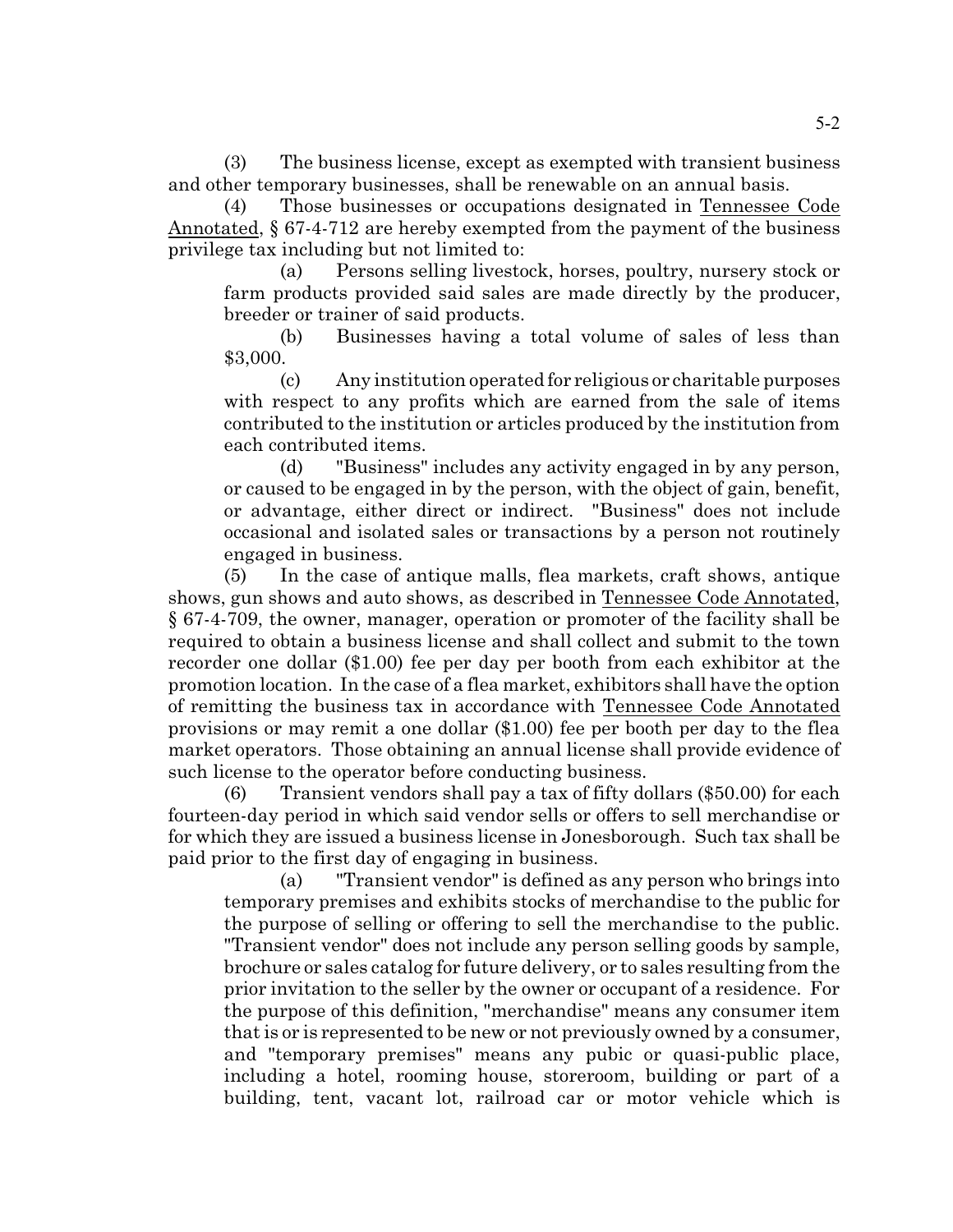temporarily occupied for the purpose of exhibiting stocks of merchandise to the public. Premises are not temporary if the same person has conducted business at those premises for more than six (6) consecutive months or has occupied the premises as the person's permanent residence for more than six (6) consecutive months.

(b) Although there are no other guidelines other than those adopted in the Business Tax Act governing the acquisition of a transient business license, the following conditions must be met before a transient vendor or operator begins conducting business:

(i) Must have been issued a transient business by the town recorder.

(ii) The vendor must fill out an application for a transient business permit with the application listing the person(s) operating the business, nature of business, specific location, contact numbers, and set-up details.

(iii) The temporary premises must be properly zoned for the business and not be located on public right-of-way.

(iv) The building inspector must review the intended temporary business operationfor any code requirements, including but not limited to stormwater/sedimentation concerns, lighting glare and trespass, structural issues, and shall reserve the right to require said transient vendor to provide proof that the operation meets health department standards or is not required to meet any such standard.

(v) The public safety director must review the intended temporary business operation to determine if any public safety hazards may exist due to traffic or pedestrian ingress and egress.

(vi) The building inspector must issue a transient business permit in lieu of a certificate of occupancy to the applicant for only one approved location listed on the application form. The transient vendor must display the permit on the business premises in a location easily seen by the public.

(c) Temporary businesses exempted from the transient vendor permit criteria established in 5-102(6)(b) include:

(i) Vendors allowed to set up in the boundaries established for a special event and approved by the board of mayor and aldermen through the special event permit process.

(ii) Garage sales provided said sales meet any requirements for garage sales established by the town.

(iii) Sales of one motor vehicle by the owner(s).

(iv) Bake sales, car washes, and other non-profit organizations (optional) except that no such fund raising activities shall be allowed within a special event boundary approved by the board of mayor and aldermen without a vendor permit issued by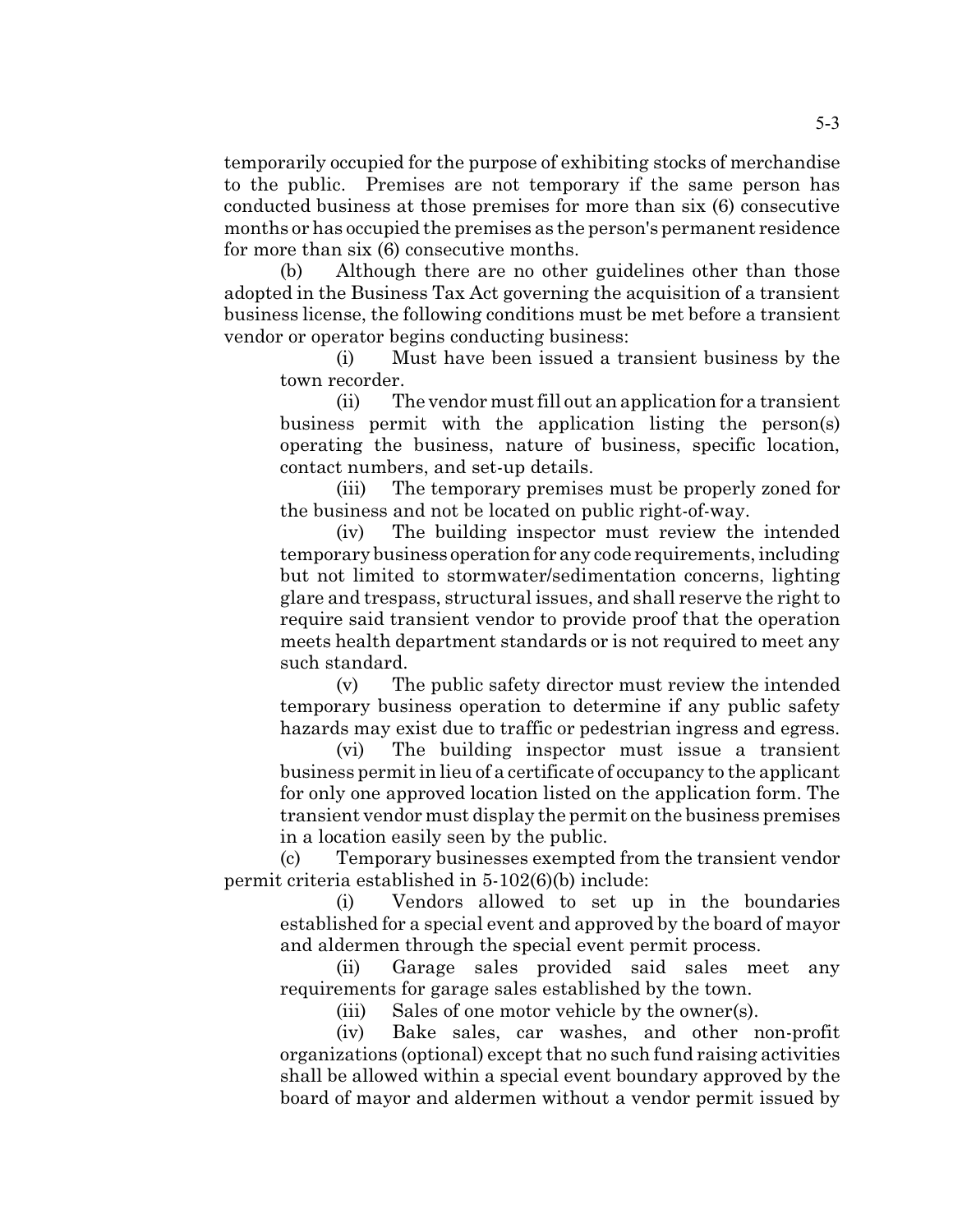the sponsor of the event unless the activity is being conducted by the owner of a business property within the boundary that is properly licensed and permitted to carry out such business.

(d) Temporary businesses located on business property that are not operated though the records of the existing properly licensed business must obtain a separate transient business permit before they conduct business.

(7) Temporary business permit required. It shall be unlawful for any temporary business to be engaged in their trade within the town corporate limits without first obtaining a permit in compliance with the provisions of this section.

(a) "Temporary business" shall be defined as any person who engages in the giving away, the selling or offering for sale food; of goods, wares or merchandise (defined as all variety of merchandise items, whether handmade or manufactured, but not necessarily limited to souvenirs, gifts, prizes, art, school supplies, cloth, clothing or wearing apparel, toys, balloons, novelties, small appliances, works of art or crafts, tools or mechanical, devices of any nature); or who solicits patronage for any person, business, or service by word of mouth, gesture, or by use of electrical, mechanical or sound-making devices, to entice or persuade anyone to buy, sell or accept goods, wares or merchandise within the corporate limits of Jonesborough, where the above mentioned activities are conducted from a temporary premises or location. A temporary business can also be defined as a business that is open to the public on the same parcel as a regular business but is not in a permanent structure, sells or promotes a substantially different product, and is owned or managed by someone different from the other regular business(es), or a temporary business that is in a multi-store complex and the temporary premises is not immediately adjacent to the business owner.

(b) "Temporary premises" shall mean any vacant lot, building or part of a building, tent, private parking area, or other such space not owned by the town or other governmental entity in which a merchant temporarily occupies for the purpose of exhibiting stocks of merchandise to the public for sale. No town right-of-way or open space shall be considered temporary premises to be used for temporary business merchant activity, except as may be authorized through special events permits or other chapters in the municipal code. A temporary premises does not include an outside sales or display area used on a regular or on-going basis that is under the general cover of the associated building, or a location approved for outside sales that is on an approved site plan.

(c) Application for permit: Applicants for a temporary business permit under this section must file with the town recorder an application containing the following for each itinerant merchant: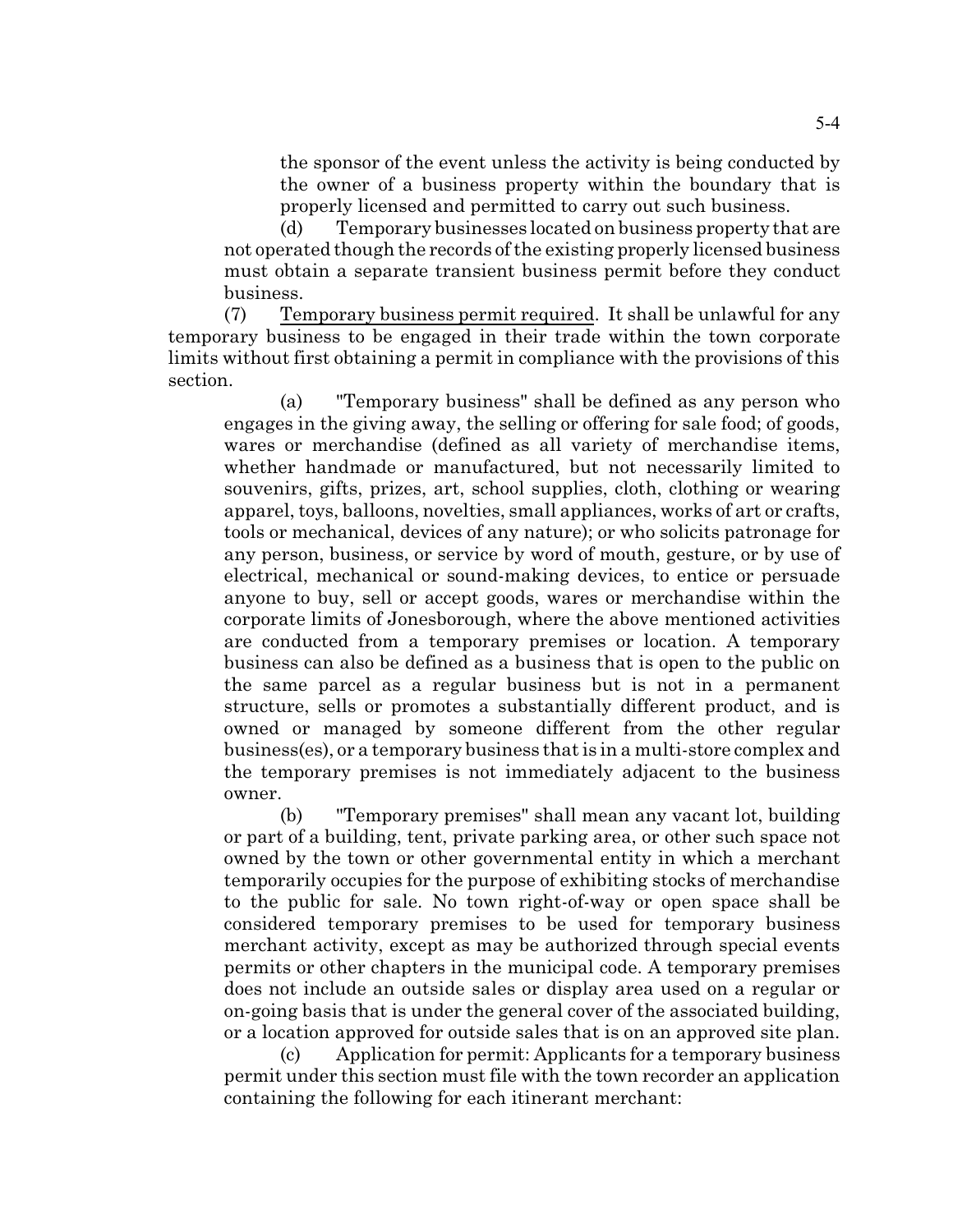(i) Name of applicant - each party involved in the management of the merchant activity.

(ii) Address of applicant(s) and contact information including local contact number(s) if applicant is not local.

(iii) If employed, name of employer, title or position with employee, and address and contact information of employer.

 $(iv)$  Description of business or merchant activity including food, goods or merchandise to be sold or promoted.

(v) Length of time the authorization to do business is desired.

(vi) A schematic providing the information required in the Jonesborough Zoning Ordinance. Title 11, chapter 5, §§ 11-518(6) and 11-519(7):

(vii) Address of any previous locations in which the business was in operation during the last three (3) years.

(viii) Certification of property owner that authorizes business on premises submitted.

(ix) Schematic of any signage to be used in association with temporary merchant activity.

(x) Verification that the proposed premises is properly zoned for the temporary merchant activity intended.

(xi) Verification of active Jonesborough business license.

(xii) Verification of current sales tax number from Tennessee Department of Revenue.

(xiii) A certificate of appropriateness from the historic zoning commission if the premises to carry out the merchant activity is within the historic district, and if a business with a temporary business permit is allowed.

(xiv) Verification of the acquisition of any permit(s) that may be required from the Washington County Health Department or other regulatory agency, if applicable.

(xv) Verification from the building inspector and fire marshal that the temporary business activity creates no apparent safety or code issues.

(xvi) Justification that the structure(s) associated with the temporary business does not need to be moved each night.

(xvii) Proof of liability insurance coverage of one million dollars (\$1,000,000.00) or such figure satisfactory to the planning commission.

(d) Exceptions: Except as may be required in some other section of this chapter, the terms of the section regarding permitting temporary merchants shall not be applicable to persons selling wholesale to dealers, to licensed merchants who deliver goods in the regular course of business, nor to newspaper sales, nor for garage or yard sales, nor to a person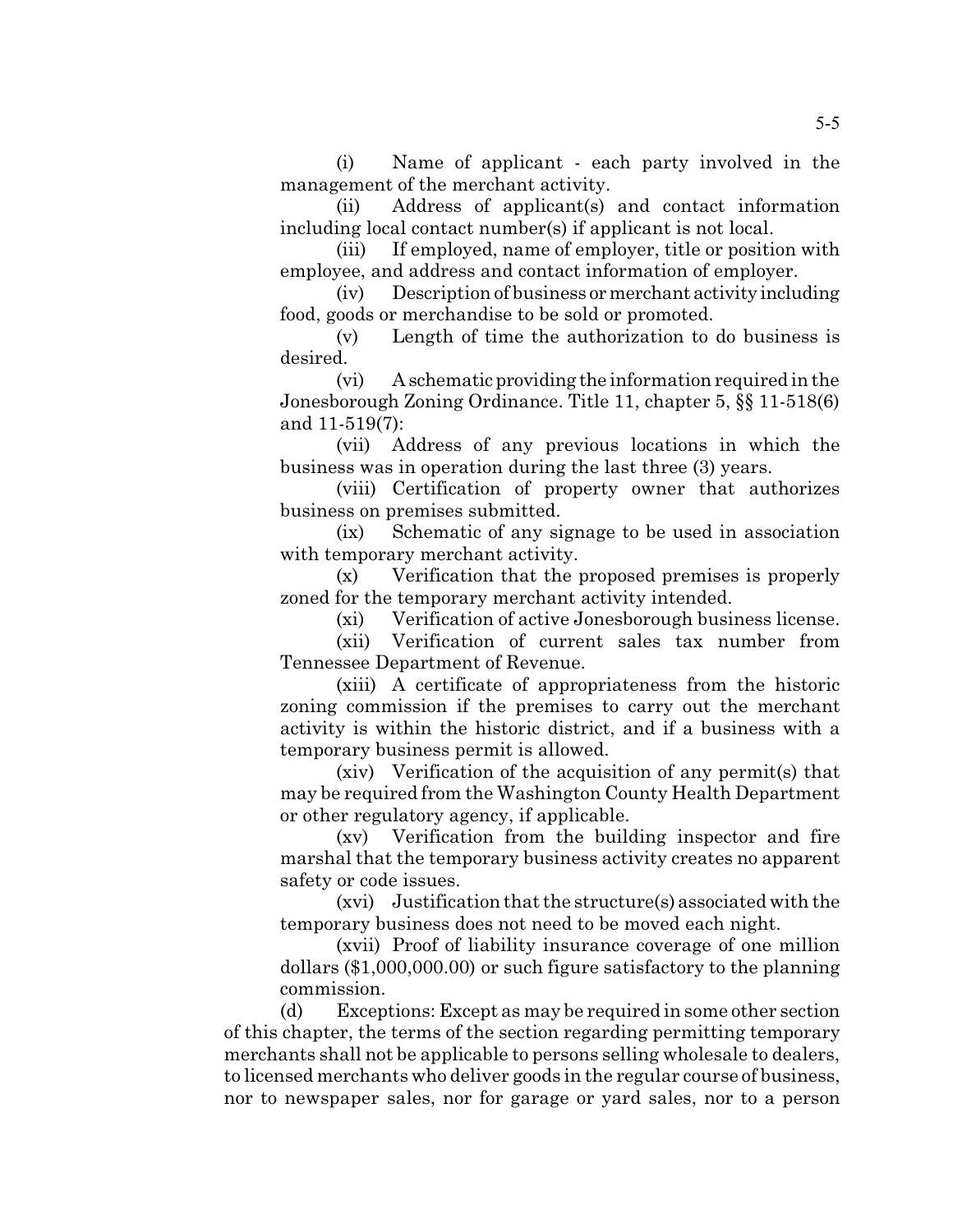receiving authorization to engage their trade through a special event permit or outdoor use permit.

(e) Application approval: Applications shall be submitted to the town recorder who will undertake an initial review. Final approval of a temporary business permit shall be made by the Jonesborough Planning Commission after reviewing a complete application submittal.

(f) Temporary permits issued will be good for eight (8) contiguous months and may not be renewed for at least sixteen (16) months. Permit holders may choose to deactivate the business activity for some period of time during the permit period, however if the temporary business activity is re-activated the operation and set-up must meet all the criteria and conditions established and approved by the planning commission initially when the permit was issued. While the eight (8) month limitation with a temporary business permit issued is intended to govern the business use and not the location of the temporary business, the planning commission reserves the right to also consider the business owner and location when receiving a permit application that could be considered a request for a temporary business permit renewal.

(g) There is a limit of five (5) temporary business permits that can be issued at the same time, within the town limits.

(h) There is a limit of one temporary business permit per property or parcel, and temporary business permit locations must be at least five hundred feet (500') apart.

(i) At the end of the permit period, all non-permanent site improvements must be removed within five (5) days from the final day of the permit period.

(j) Temporary business permits must be displayed or exhibited in a prominent location on the temporary premises at all times business activity is open or available to the general public.

(8) Due dates for taxes shall be those established in  $\S 67-4-714$  and 67-4-715 of the Tennessee Code Annotated, except as otherwise provided for transient vendors, craft shows, etc. in Tennessee Code Annotated, § 67-4-709.

(9) Collection of delinquent taxes composed shall be as established in Tennessee Code Annotated, § 67-4-719, which states:

(a) That business tax due shall be delinquent and payable twenty (20) days after such opening or commencement of said business.

(b) March 1, for tax due previous December 31 (Classification 1) June 1, for taxes due previous March 31 (Classification 2) September 1, for taxes due previous June 30 (Classification 3)

December 1, for taxes due previous September 30 (Classification 4)

March 1, for tax due previous December 31 (Classification 5)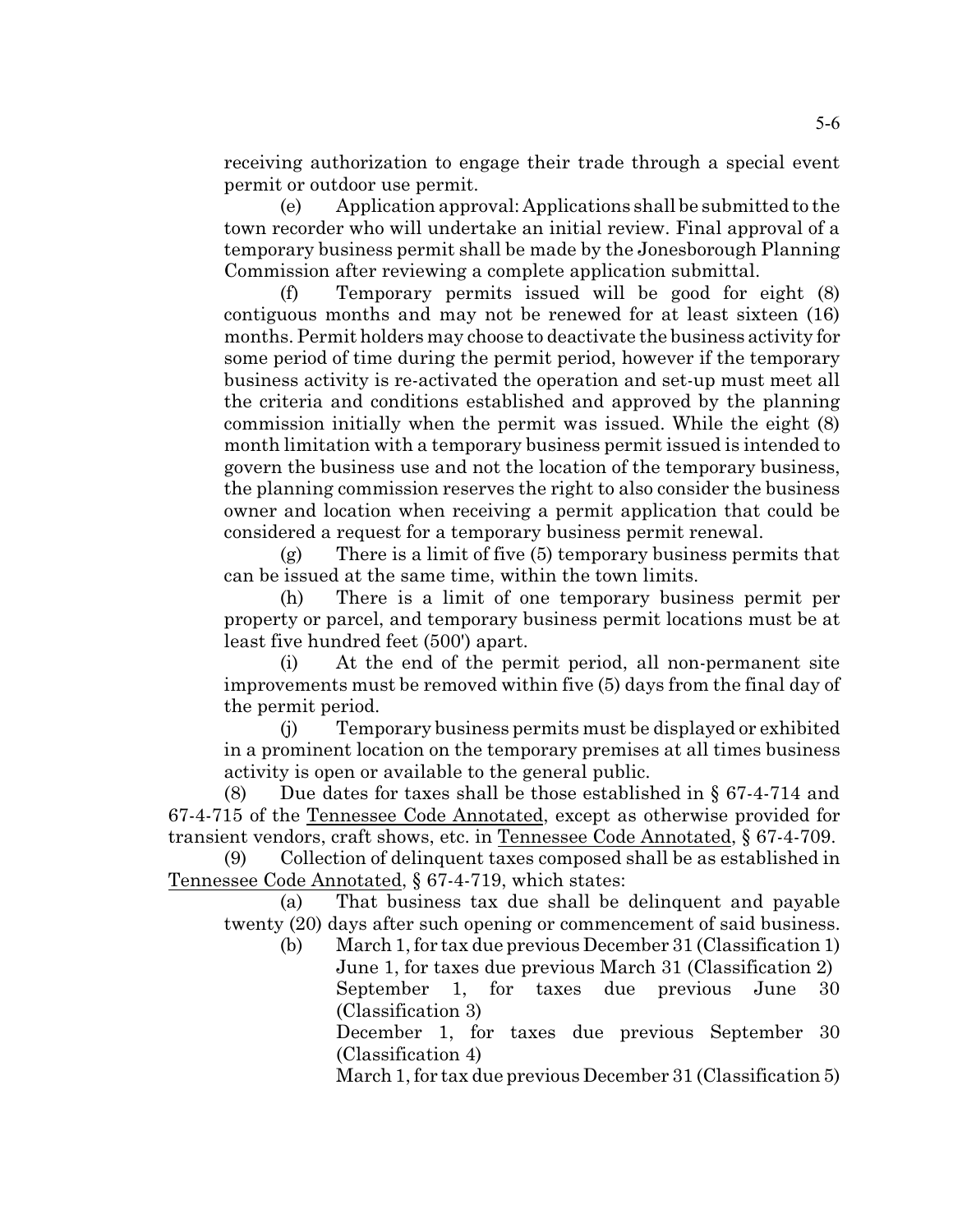(c) In addition to all other available methods of collection, the town recorder may retain, by written contract, an attorney or agent to collect or to institute proceedings to collect delinquent business taxes, interest and penalties, upon such terms as the recorder deems appropriate. The costs of collection, including, but not limited to, the court costs and the reasonable compensation for the attorney or agent, as approved by the court, are the responsibility of the delinquent tax payer. Upon receiving a business tax disbursement from the court, the recorder shall disburse such taxes according to the disbursement formula established by law.

(d) The recorder, in cases of taxes owed to the town under this part, shall notify the taxpayer by mail to the taxpayer's last known address fifteen (15) days prior to turning delinquent taxes over to an attorney or agent retained for collection or instituting proceedings to collect such taxes. The notice shall state that the tax is delinquent and if not paid within ten (10) days will be subject to additional costs of collection including court costs. The notice shall also include the rate of penalty and interest.

(e) If the recorder retains an attorney or agent to assist in the collection of taxes imposed by this part, the attorney or agent is deemed to be a tax collector for the purpose of having access to all statements, reports or returns of a taxpayer and is subject to Tennessee Code Annotated, § 67-4-722 which governs access to taxpayers' records. (Ord. #92-13, Sept. 1992, as replaced by Ord. #2004-04, Dec. 2004, and amended by Ord. #2012-04, April 2012)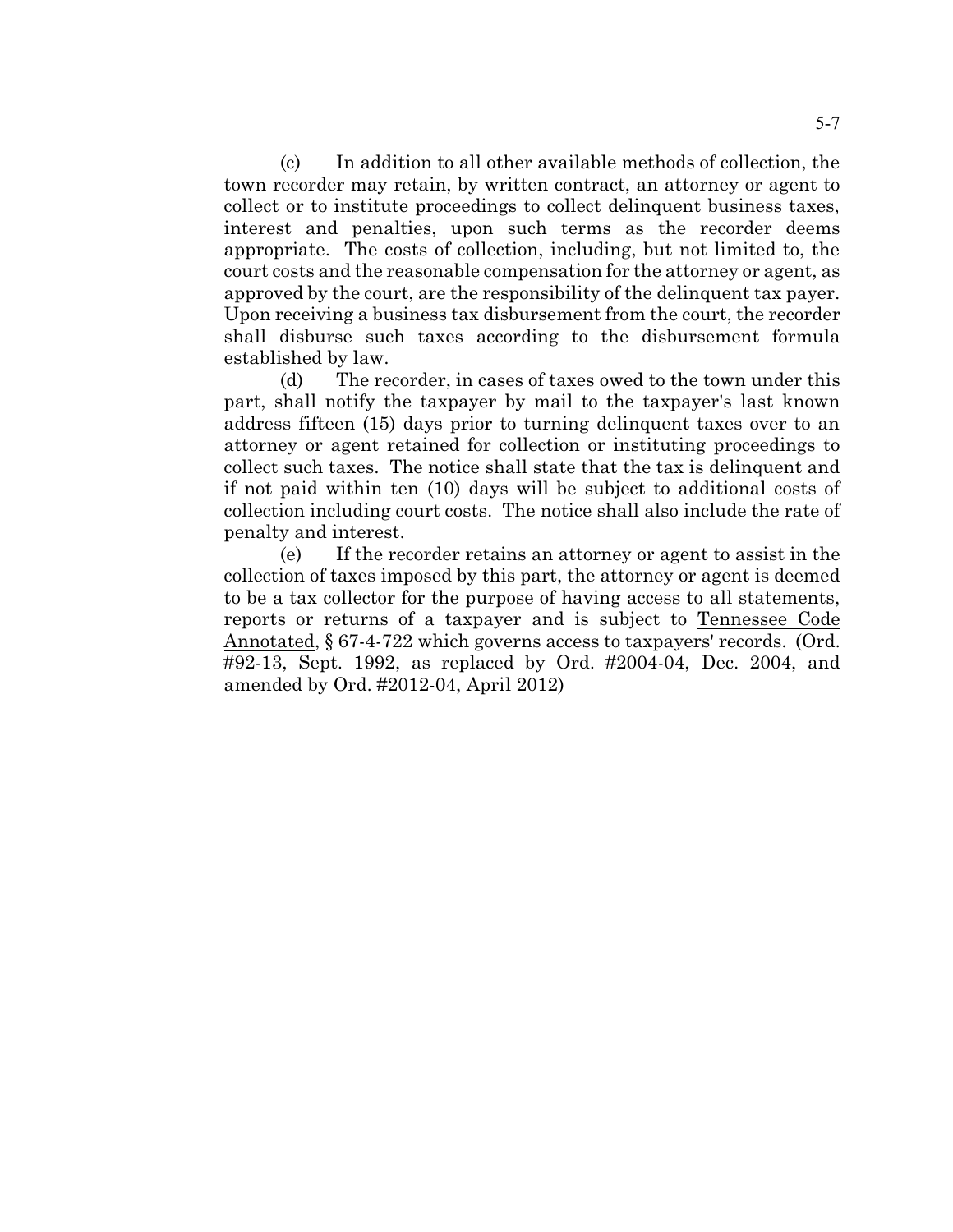# CHAPTER 2

#### MASSAGE PARLORS

# **SECTION**

5-201. Definitions.

- 5-202. License required.
- 5-203. License requirements.

5-204. Jonesborough massage permit required.

- 5-205. Application for Jonesborough massage permit.
- 5-206. Revocation of permit.
- 5-207. Exemptions.
- 5-208. Right of entry for inspection.
- 5-209. Permit fee.
- 5-210. Permit renewal.
- 5-211. Permit transfer.
- 5-212. -- 5-215. [Deleted.]

5-201. Definitions. (1) Compensation: means the payment, loan, advance donation, contribution, deposit or gift of money, or anything of value.

(2) Massage/bodywork/somatic: means the manipulation of the soft tissues of the body with the intention of positively affecting the health and well-being of the client.

(3) Massage establishment: means a place of business held out to the public wherein massage is practiced.

(4) Massage therapist: means a person who practices massage for compensation and is licensed by the Tennessee Massage Licensure Board. (Ord. of Oct. 21, 1987, as replaced by Ord. #2011-11, Aug. 2011)

5-202. License required. Persons or massage establishments engaged in massage for compensation shall be licensed by the Tennessee Massage Licensure Board. No person or establishment may use the word "massage" or any other term that implies massage technique or method when advertising a service by a person unless that person is licensed by the Tennessee Massage Licensure Board. (Ord. of Oct. 21, 1987, as replaced by Ord. #2011-11, Aug. 2011)

5-203. License requirements. Requirements to receive a massage therapist license are established in procedures and policies adopted by the Tennessee Massage Licensure Board, and as outlined in Tennessee Code Annotated, § 63-18-105. (Ord. of Oct. 21, 1987, as replaced by Ord. #2011-11, Aug. 2011)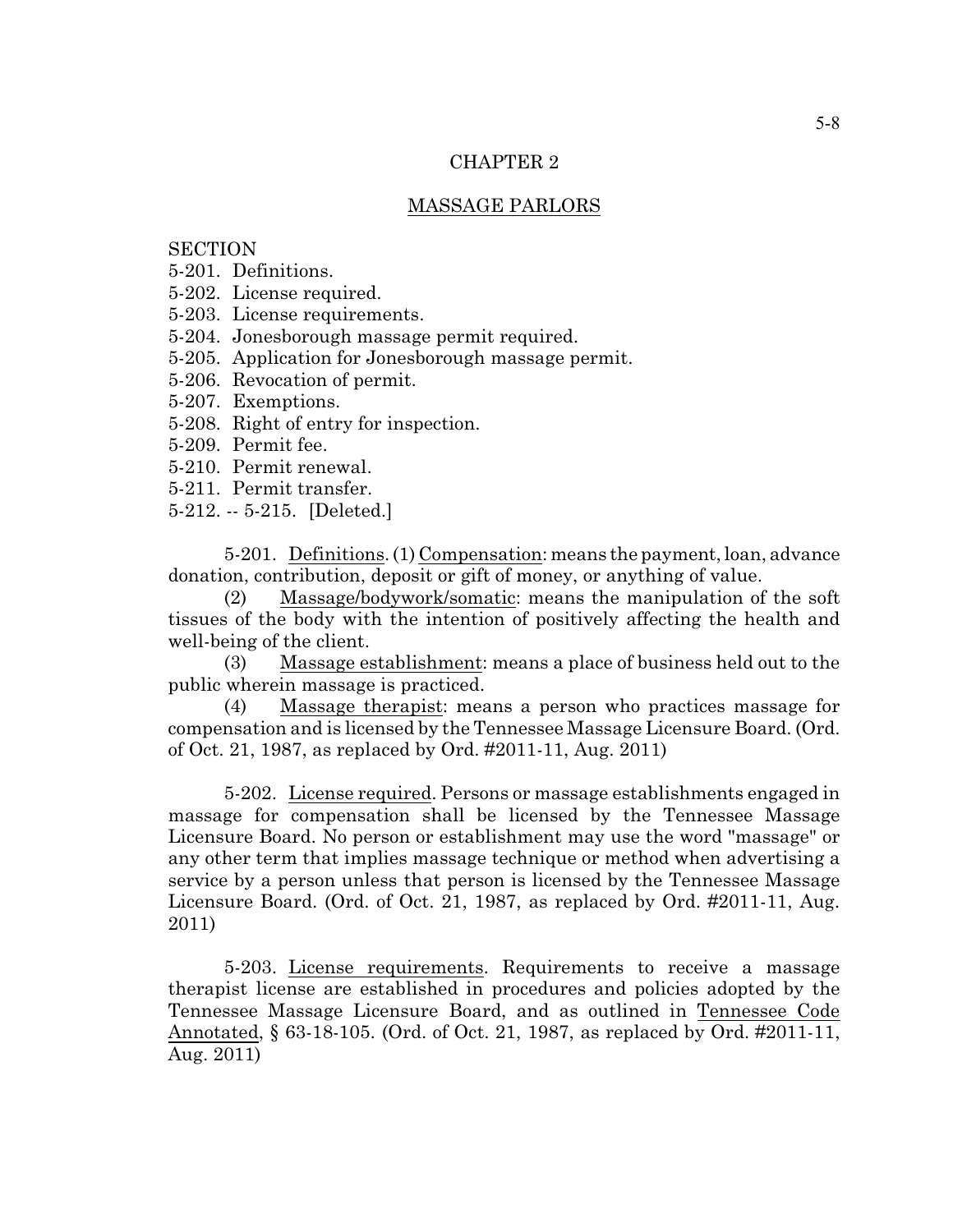5-204. Jonesborough massage permit required. Persons or establishments to provide massage service within the corporate limits of the Town of Jonesborough must have a massage permit. (Ord. of Oct. 21, 1987, as replaced by Ord. #2011-11, Aug. 2011)

5-205. Application for Jonesborough massage permit. Persons or establishments intending to undertake massage services for compensation must submit a permit application that includes the following information:

(1) Name, address and contact information of applicant.

(2) Address of establishment where massage services will take place, and name, address and contact information of owner of premises.

(3) Copy of active license as a massage therapist from the Tennessee Massage Licensure Board.

(4) Copy of certificate of occupancy or approved inspection of premises letter from the Jonesborough Building Inspector or designee.

(5) Proof of Jonesborough business license as individual or establishment. (Ord. of Oct. 21, 1987, as replaced by Ord. #2011-11, Aug. 2011)

5-206. Revocation of permit. Jonesborough massage permits may be revoked, restricted or conditioned for any violation of Tennessee Code Annotated,§ 63-18-108, including, but not limited to, employing, allowing or permitting any unlicensed person to perform massage in such licensee's establishment, providing false information, failure to allow inspection or investigation of premises, or failure to meet all financial and licensing requirements of the establishment. (Ord. of Oct. 21, 1987, as replaced by Ord. #2011-11, Aug. 2011)

5-207. Exemptions. Any person exempt from massage licensing requirements under Tennessee Code Annotated, § 63-18-110 shall be exempt from massage permit requirements of the Town of Jonesborough. (Ord. of Oct. 21, 1987, as replaced by Ord. #2011-11, Aug. 2011)

5-208. Right of entry for inspection. The chief of police or his duly authorized representative, and the Jonesborough Building Inspector and Safety Officer are hereby authorized to enter, examine and survey any premises in the town in which a massage permit license has been issued during normal business hours to enforce provisions of this chapter. (Ord. of Oct. 21, 1987, as replaced by Ord. #2011-11, Aug. 2011)

5-209. Permit fee. A permit fee may be established by the Jonesborough Board of Mayor and Aldermen. (Ord. of Oct. 21, 1987, as replaced by Ord. #2011-11, Aug. 2011)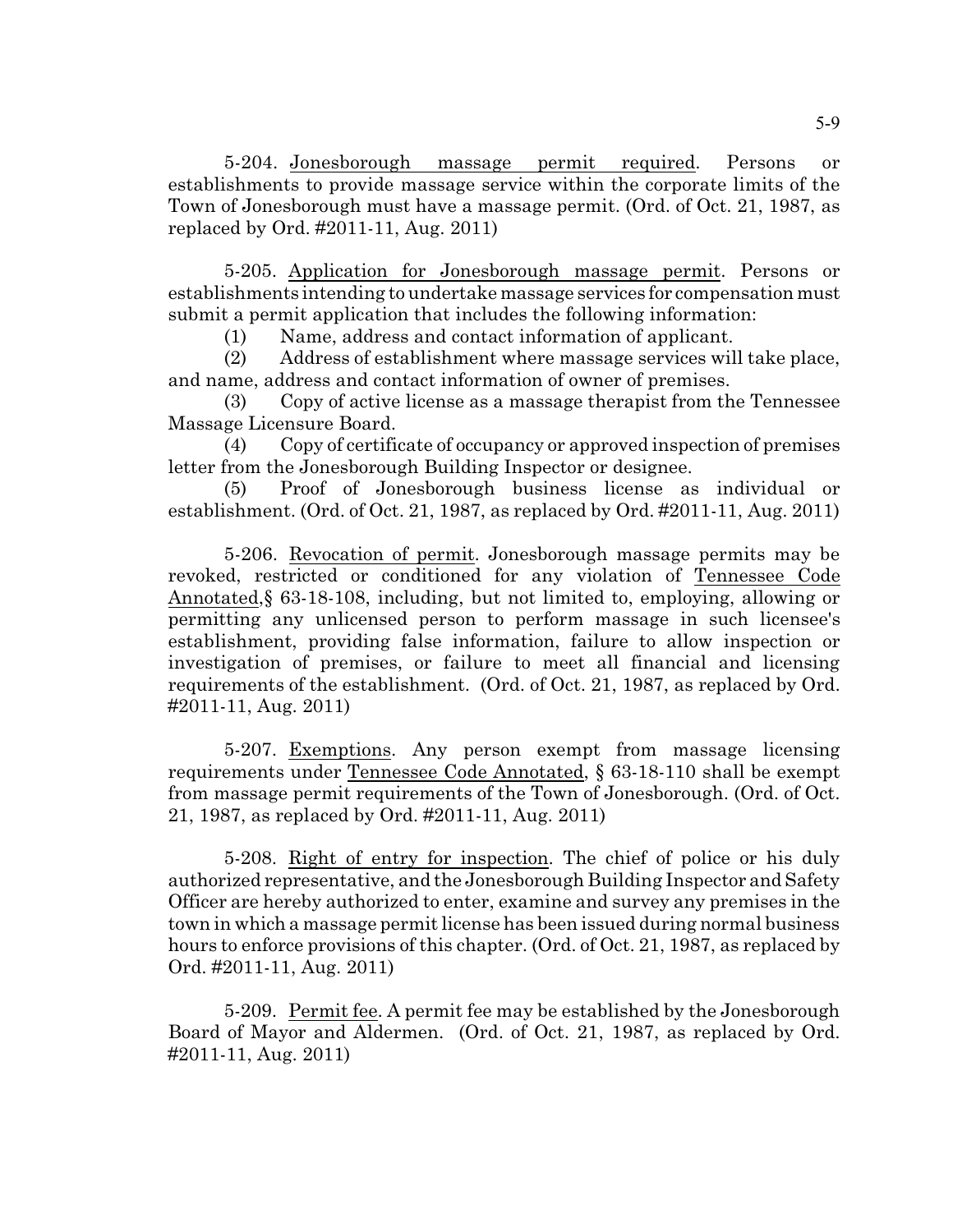5-210. Permit renewal. The Jonesborough massage permit shall automatically renew without additional submittals as long as the licensee continues providing massage services at the same location. (Ord. of Oct. 21, 1987, as replaced by Ord. #2011-11, Aug. 2011)

5-211. Permit transfer. No massage permits may be transferred. (Ord. of Oct. 21, 1987, as replaced by Ord. #2011-11, Aug. 2011)

5-212.--5-215. [Deleted.] (Ord. of Oct. 21, 1987, as deleted by Ord. #2011- 11, Aug. 2011)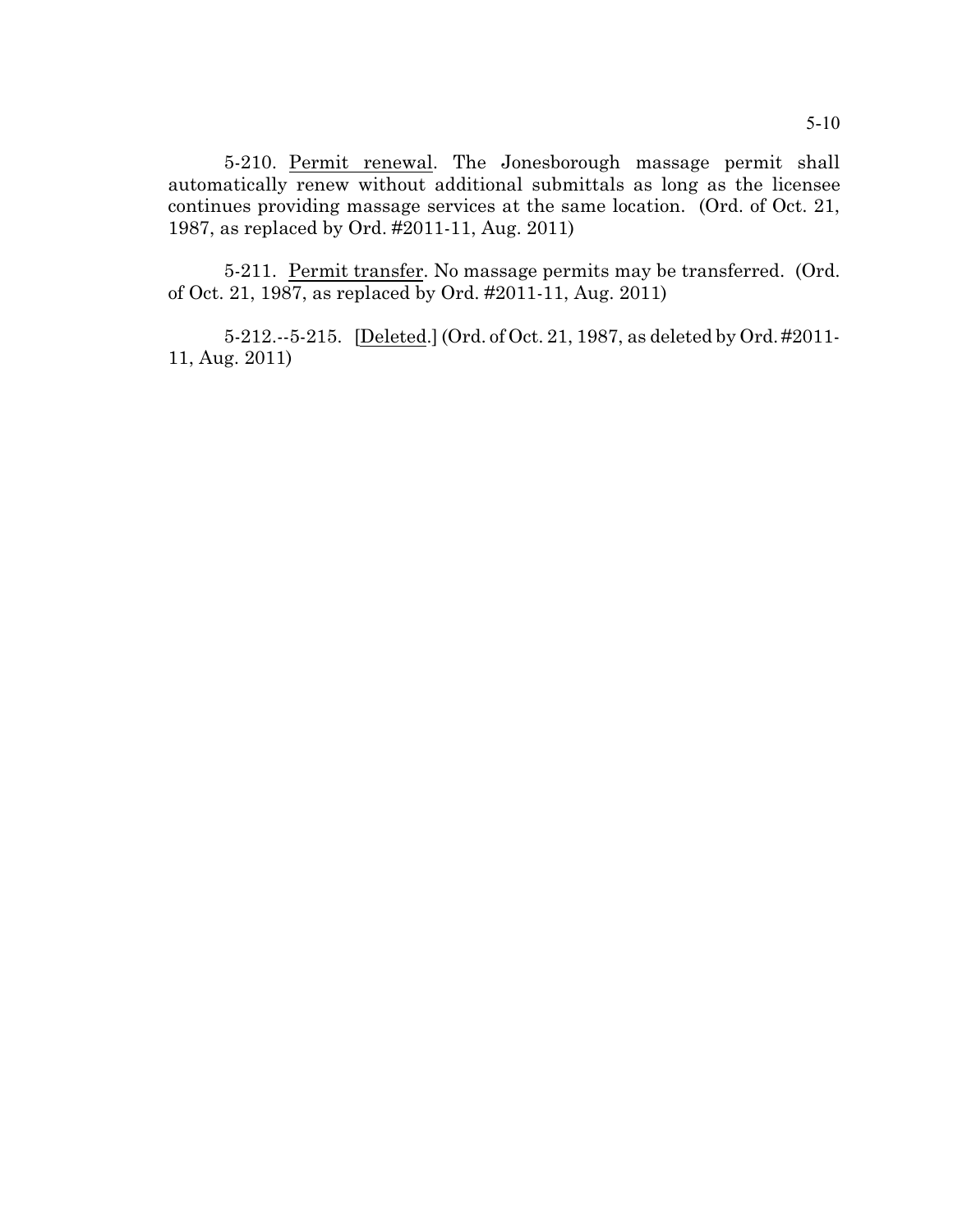# CHAPTER 3

## OPERATION OF ANIMAL DRAWN VEHICLES

## **SECTION**

- 5-301. Use restricted.
- 5-302. Permit required.
- 5-303. Permits renewed annually.
- 5-304. Transferability of permit.
- 5-305. Permit fee.
- 5-306. Permit revocation and expiration.
- 5-307. Liability insurance required.
- 5-308. Certificate of appropriateness.
- 5-309. Design standards.
- 5-310. Safety and appearance annual inspections.
- 5-311. Safety inspection fee.
- 5-312. Tour guide required.
- 5-313. Drivers certificate required.
- 5-314. Certificate of health of animals required.
- 5-315. Non-slip shoes required for animals.
- 5-316. Diapering apparatus required.
- 5-317. Compliance with traffic regulations.
- 5-318. Maintenance of traffic flow.
- 5-319. Passenger loading.
- 5-320. Route limitations.
- 5-321. Rates and schedules displayed.

5-301. Use restricted. It shall be unlawful for any person to operate or cause to be operated any vehicle drawn by animals for the purpose of conducting tours within the city limits of Jonesborough except as provided for in this chapter. [Ord. #92-04, April 1992]

5-302. Permit required. Any person desiring to operate or cause to be operated an animal-drawn vehicle, hack, or carriage for tour or transportation services shall file application for a permit through the town recorder and must have that application approved by the board of mayor and aldermen. Permit application shall be on forms approved by the board and shall include but not be limited to the following:

(1) Permit application form which includes a recommendation from staff;

(2) A certificate of appropriateness approved by the chief of police;

(3) A certificate of health for all individual animals to be used in the service.

(4) Proof of issuance of a Jonesborough business license.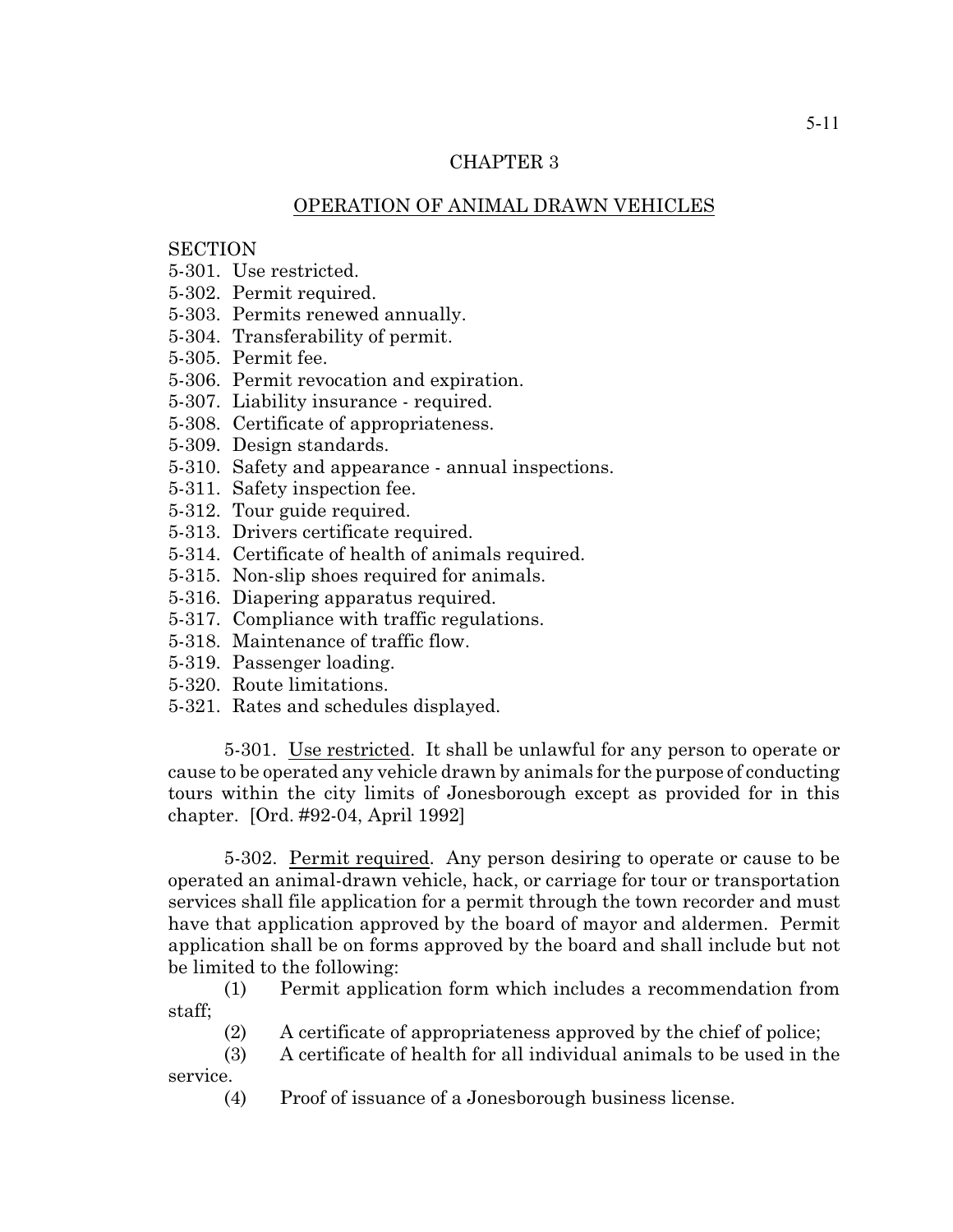(5) Driver's certificates for all persons driving the animal-drawn vehicle(s)

(6) Certificate of insurance.

Permit applications are open to the public and notification of a pending permit application will be made through the appropriate local newspaper prior to action by the board of mayor and aldermen.

Permits will be signed by the mayor and recorder upon approval by the board, and the town recorder will notify all proper authorities including the town's general liability carrier of the permit approval. [Ord. #92-04, April 1992]

5-303. Permits renewed annually. Permits must be renewed annually by the board of mayor and aldermen by application which must include a certificate of appropriateness renewal form approved by the chief of police, the appropriate certificate of health forms for all animals, and certificate of insurance. [Ord. #92-04, April 1992]

5-304. Transferability of permit. A permit to operate an animal-drawn vehicle required under this chapter shall be issued on a specific vehicle and for a specific owner, and is not transferable. The permit remains the property of the Town of Jonesborough and must be surrendered upon expiration or revocation. [Ord. #92-04, April 1992]

5-305. Permit fee. Any owner, lessee, corporation, or other entity that is issued a permit under the provisions of this chapter shall pay a permit fee of one-hundred dollars (\$100.00) annually per vehicle permitted. Renewal fees will be one-hundred dollars (\$100.00) per year. Permit fees may be amended as deemed necessary by the board of mayor and aldermen. [Ord. #92-04, April 1992]

5-306. Permit revocation and expiration. A permit issued under the provisions of this chapter may be revoked temporarily by the chief of police for reasons of imminent danger to public safety. The circumstances requiring the revocation shall be listed in writing and sent to the owner, lessee, corporation or other entity involved in the permitted operation. A list of corrective actions necessary shall accompany the correspondence.

The board of mayor and aldermen may revoke a permit for, but not limited to, the following reasons:

(1) The animal drawn vehicles are made available to the public less than twenty-six (26) weeks in any year;

(2) The number of hours the animal-drawn vehicles are available in a week consistently falls below twenty (20) hours except during the winter months.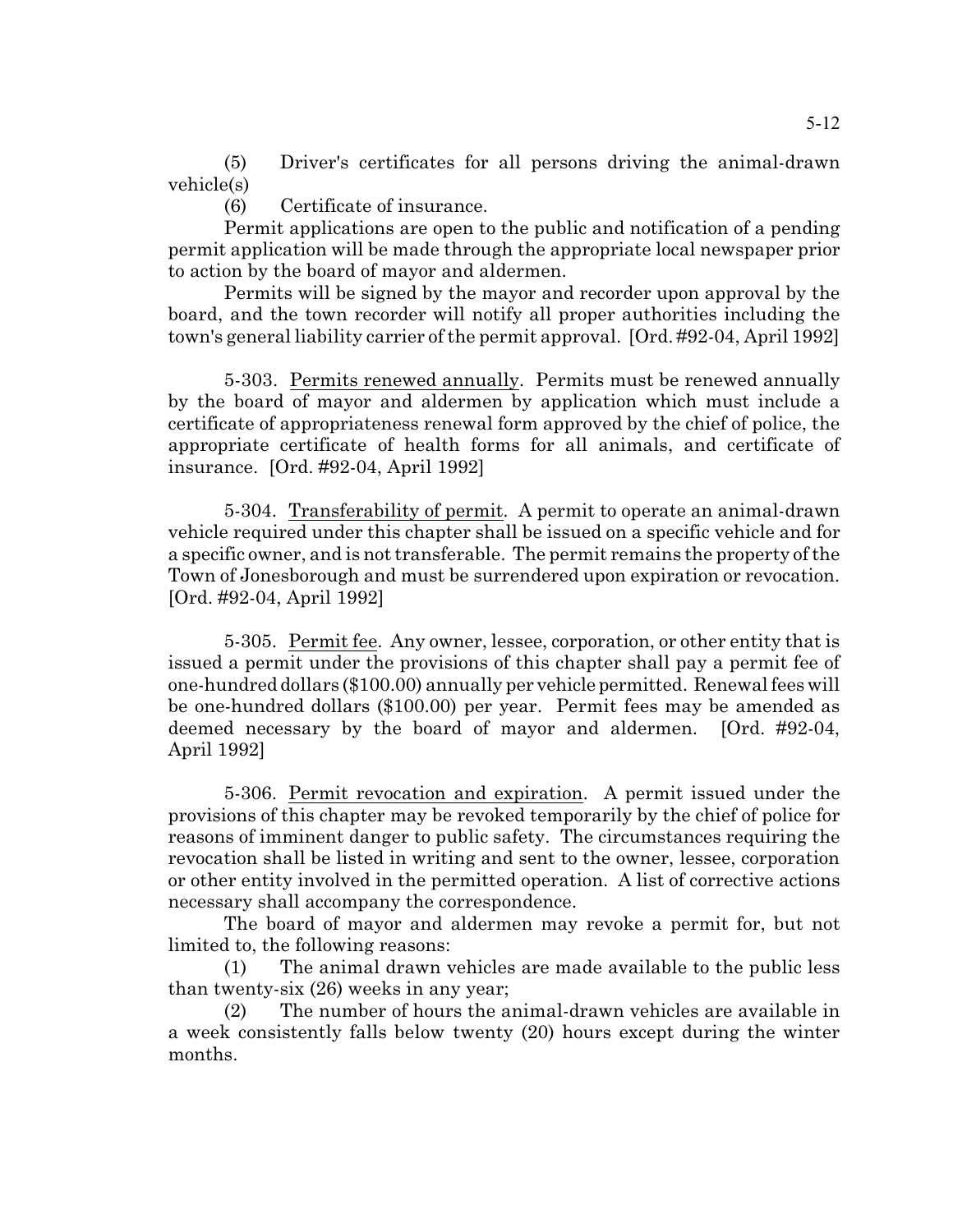$(3)$  The board determines that the animal-drawn vehicle operation has become a discredit to the town through the appearance and behavior of the drivers or the condition of the animals and equipment.

(4) The drivers associated with the animal-drawn vehicle operation constantly violate or ignore Jonesborough traffic regulations;

(5) Notification is received that the owner's, lessee's, corporation's or other entity's liability insurance coverage on the animal-drawn vehicle program has been canceled or has been reduced below the minimum limits required.

(6) The board determines that the health and safety of the general public is in jeopardy by allowing the animal-drawn service to continue to operate.

(7) A renewal application is not submitted before the annual renewal date, thus resulting in an automatic expiration and revocation of the permit until such time that a new permit is directed by the board of mayor and aldermen. [Ord. #92-04, April 1992]

5-307. Liability insurance - required. It shall be unlawful for any owner, operator, agent, lessee, or driver of any animal-drawn vehicle for tour or transportation purposes to drive or operate said vehicle(s) or permit same to be driven or operated on the public streets or right-of-ways of the Town of Jonesborough without having a liability insurance policy issued by a reliable and responsible insurance company authorized to write liability insurance and to do business in the State of Tennessee that is in full force and is on file at the recorder's office at any time the animal-drawn vehicle is in operation.

Insurance policies shall cover bodily injuries, including death at any time resulting therefrom, accidentally sustained by any person caused by or arising out of the ownership, maintenance, use or operation of animal-drawn vehicles; or caused by or resulting from the loading or unloading of such vehicles. In addition, coverage shall include injuries to, and the destruction of, property so sustained by any person caused by or arising out of the ownership, maintenance, use or operation of the animal-drawn vehicles.

The policy may not be altered, modified, or canceled for any reason without notice of such alteration, modification, or cancellation being served upon the town recorder.

The policy shall be issued with minimum bodily injury and property damage liability limits of \$500,000.00 for each occurrence and aggregate. [Ord. #92-04, April 1992]

5-308. Certificate of appropriateness. No animal-drawn vehicle shall operate a tour or transportation business within the Town of Jonesborough without a duly issued certificate of appropriateness. Certificates of appropriateness shall be issued by the chief of police or his designee and shall include but not be limited to the following: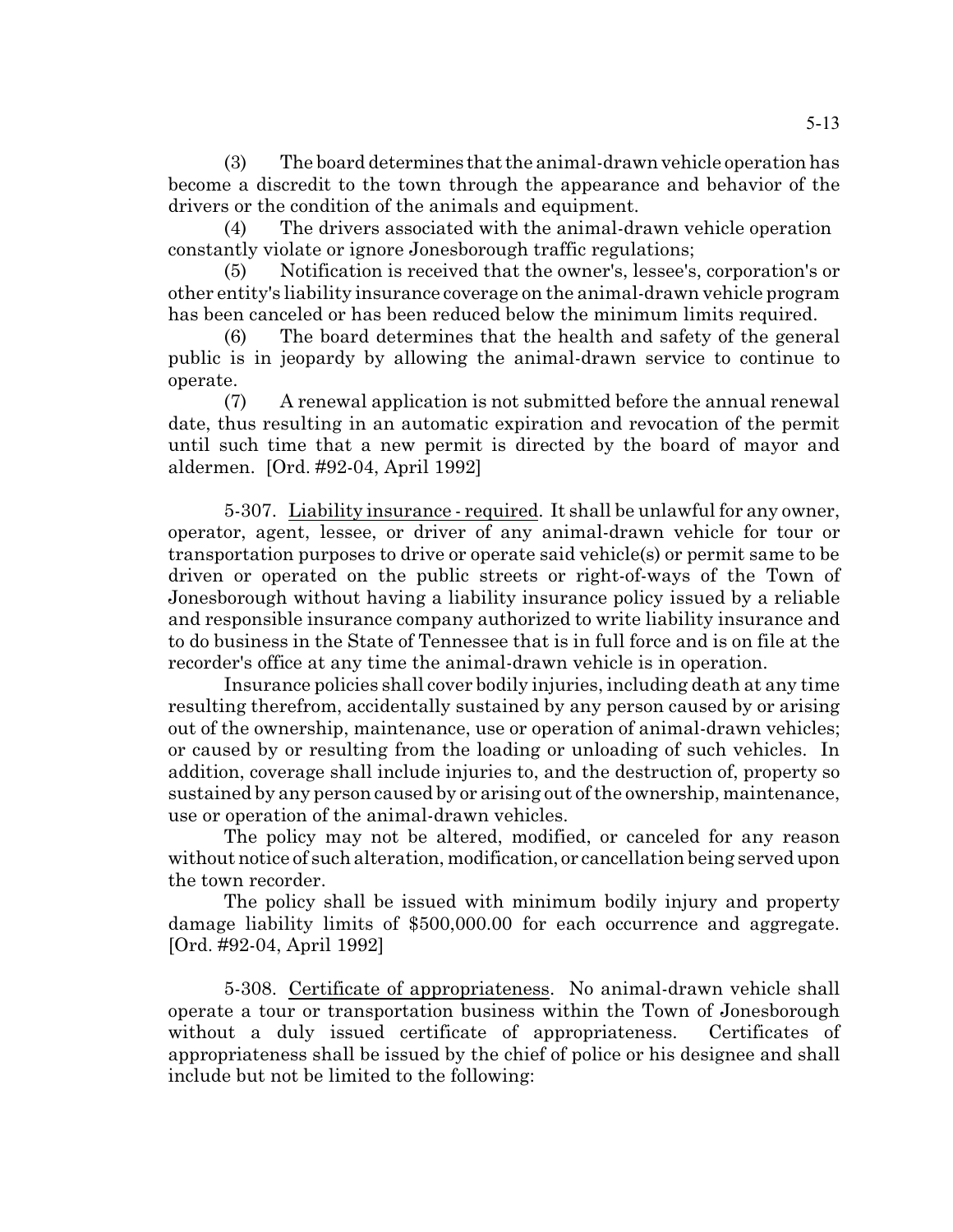(1) Adequate identification of the applicant, the animal drawn vehicle, and proof of ownership;

(2) Dimensions, weight, passenger capacity and other characteristics as deemed necessary of the vehicle;

(3) Color photographs of the vehicle showing all sides;

(4) A satisfactory safety and appearance inspection;

(5) A route map designating direction traveled on streets and scheduled stops that is approved by the chief of police and director of tourism.

The chief of police or appropriate designee upon satisfaction of appropriateness shall issue a certificate that must be presented in the permit application to the recorder. [Ord. #92-04, April 1992]

5-309. Design standards. Animal-drawn vehicles shall be authentically styled passenger carriages and must be maintained in a clean well-painted manner so as to provide a generally good appearance. All animal-drawn vehicles must be approved through a safety and appearance inspection in advance of their use. Equipment on the vehicle shall be maintained in good repair. The following will be among these items monitored in the inspection:

Body Condition Reflectors Grab Handles Traces Harness **Seats** Wheels Top Shafts Steps Lights Brakes Non-slip Shoes on Animals. [Ord. #92-04, April 1992]

5-310. Safety and appearance - annual inspections. The owner, lessee, corporation or other entity operating an animal-drawn tour or transportation vehicle in the Town of Jonesborough shall subject each vehicle used to a complete and thorough annual inspection to be carried out by a designated Jonesborough garage mechanic under the direction of the chief of police. The chief of police is given the authority to suspend the permit of any vehicle that might cause imminent danger to the public's safety. [Ord. #92-04, April 1992]

5-311. Safety inspection fee. A fee will be charged for carrying out the annual safety and appearance inspection. The fee is \$15.00, however, the fee may be changed from time to time as deemed necessary by the board of mayor and aldermen. [Ord. #92-04, April 1992]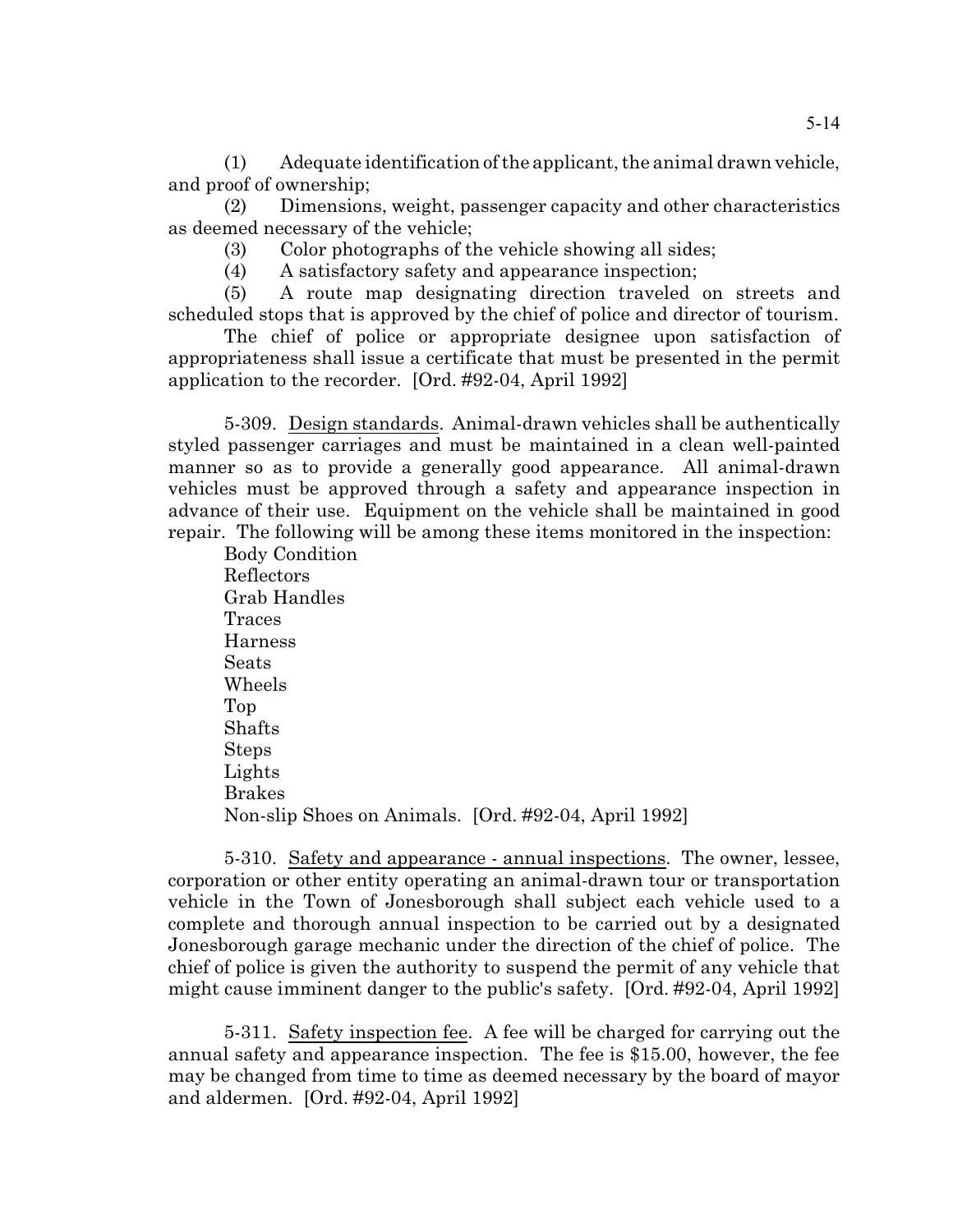5-312. Tour guide required. All tours on animal-drawn vehicles must be conducted by a registered tour guide. Every driver must be neat and clean in appearance and shall while on duty wear in plain view a badge or name plate with his or her name thereon. No driver may smoke while carrying any passenger. [Ord. #92-04, April 1992]

5-313. Drivers certificate required. Any person driving or operating an animal-drawn vehicle for the purpose of conducting tours in the Town of Jonesborough must be registered with the chief of police and receive a drivers certificate. Applicants for a drivers certificate must verify that:

(1) He or she has a current automobile vehicle drivers license;

(2) He or she is a reputable citizen through a minimum of two (2) references;

(3) He or she is a person of good moral character, and a signed sworn written statement whether or not the applicant has been convicted of any felony or any violation involving moral turpitude.

(4) He or she has passed any requirements, if any, for tour guide operating in Jonesborough.

In addition, the applicant must demonstrate to the chief of police or his designee by written or oral examination, that he or she has satisfactory knowledge and competence in the following:

- (1) Principal streets of Jonesborough;
- (2) Traffic regulations/use of loading zones;
- (3) Handling animal drawn vehicles;

 $(4)$  Any other requirements as deemed necessary by the board of mayor and aldermen or the chief of police;

Drivers certificates must contain a photograph of the approved driver and must be displayed and visible when driving an animal-drawn vehicle. [Ord. #92-04, April 1992]

5-314. Certificate of health of animals required. The applicant for a permit or renewal of a permit to drive or operate an animal-drawn vehicle within the Town of Jonesborough shall provide as a precondition a certificate of health by a doctor of veterinary medicine duly licensed in the State of Tennessee, for each animal to be used in the tour or transportation service in Jonesborough. The certificate shall certify that the doctor has examined said animal and that the same is of good health and capable of pulling the tour or transportation vehicle. [Ord. #92-04, April 1992]

5-315. Non-slip shoes required for animals. All animals used in the animal-drawn tour and transportation vehicle service shall be provided with non-slip shoes. [Ord. #92-04, April 1992]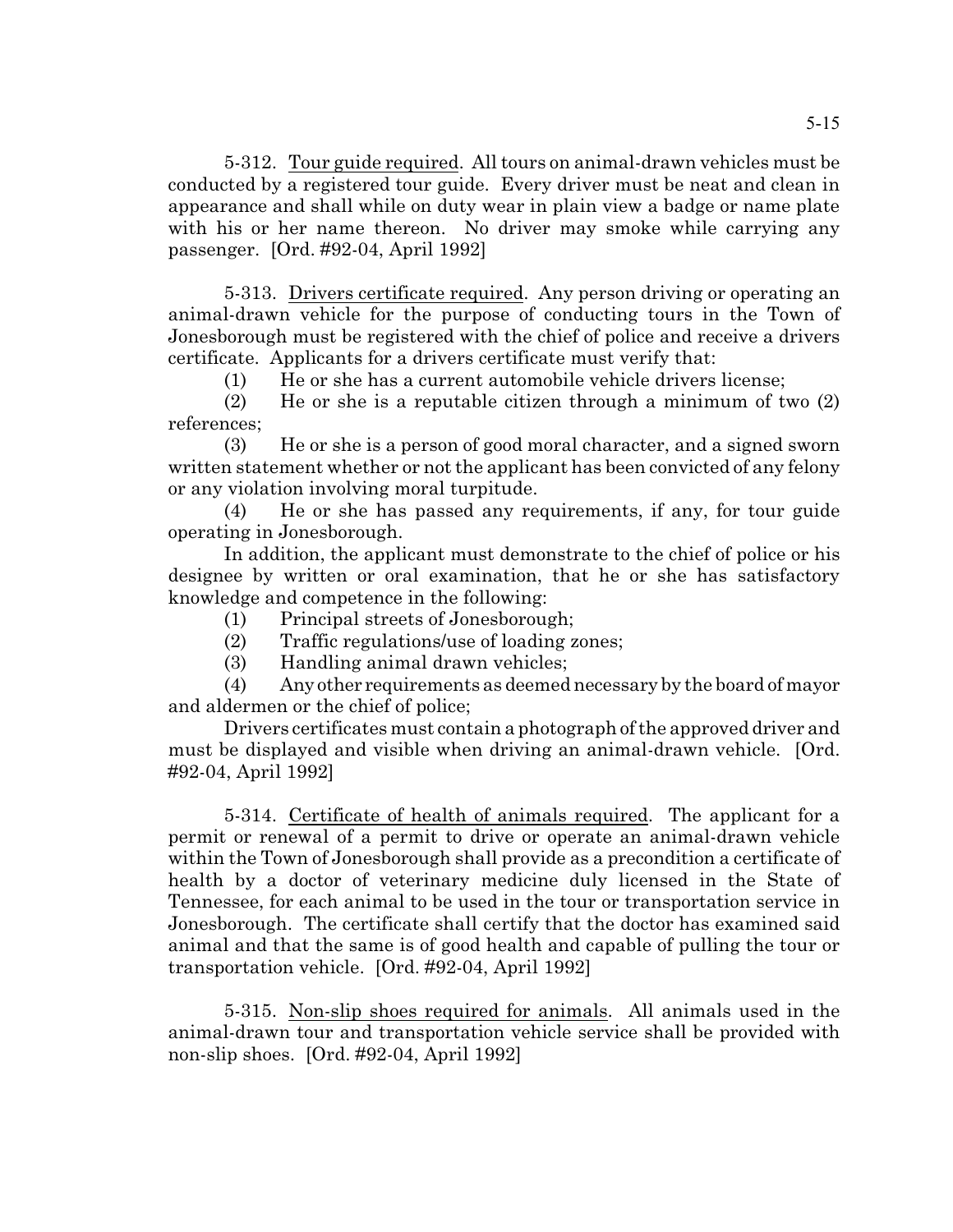5-316. Diapering apparatus required. It shall be unlawful for any person, firm, corporation or other entity to utilize any animal for the purpose of pulling any vehicle, hack or carriage for tour or transportation purposes on the streets of Jonesborough unless such animal is equipped with a diapering apparatus that prevents the droppings of said animal from being deposited or otherwise left on the town streets. It shall be the responsibility of the person, firm, corporation or other entity utilizing any animal for the purpose of pulling any tour or transportation vehicle to see that the diapering apparatus is maintained in working order. In the event of failure, it will be the sole responsibility of the owner to properly and immediately clean-up any waste on public streets or right-of-ways by sundown of the day of occurrence. Such clean up, however, does not prohibit the owner from being fined through the provisions of this chapter. The Town of Jonesborough at its discretion may clean up the animal waste if the public interest and health requires and bill the owner for the service(s). Each area of animal waste shall be considered a separate offense. [Ord. #92-04, April 1992]

5-317. Compliance with traffic regulations. Any person, firm, corporation or other entity having been issued a permit to operate a business under this chapter shall be subject to all traffic regulations, ordinances in the Jonesborough Municipal Code, and any applicable regulations in the Tennessee Code Annotated. [Ord. #92-04, April 1992]

5-318. Maintenance of traffic flow. On Main Street animal-drawn vehicles of any kind conducting tours shall remain in and be part of the normal traffic flow, however, said vehicles may pull over temporarily into loading zones to prevent unnecessary delays to following traffic. Said vehicles may also stop and stand for description purposes when loading zones are available. On side streets tour vehicles may temporarily pull to the side to prevent unnecessary delays to following traffic. [Ord. #92-04, April 1992]

5-319. Passenger loading. Animal-drawn vehicles may pick up or discharge passengers at the Historic Jonesborough Visitor Center, at designated loading zones, or any other location approved by the board of mayor and aldermen. [Ord. #92-04, April 1992]

5-320. Route limitations. Animal-drawn vehicles must operate within the general boundaries of the area between North and South Lincoln Ave. in the East; New Street at Cherokee and Depot Street at S-81 in the South; West Main to Persimmon Ridge Road to the West but including Persimmon Ridge Road to Persimmon Ridge Park; and the south boundary of U.S. 11-E/Jackson Blvd. but not including U.S. 11-E/Jackson Blvd. itself or any streets to the north of U.S. 11-E.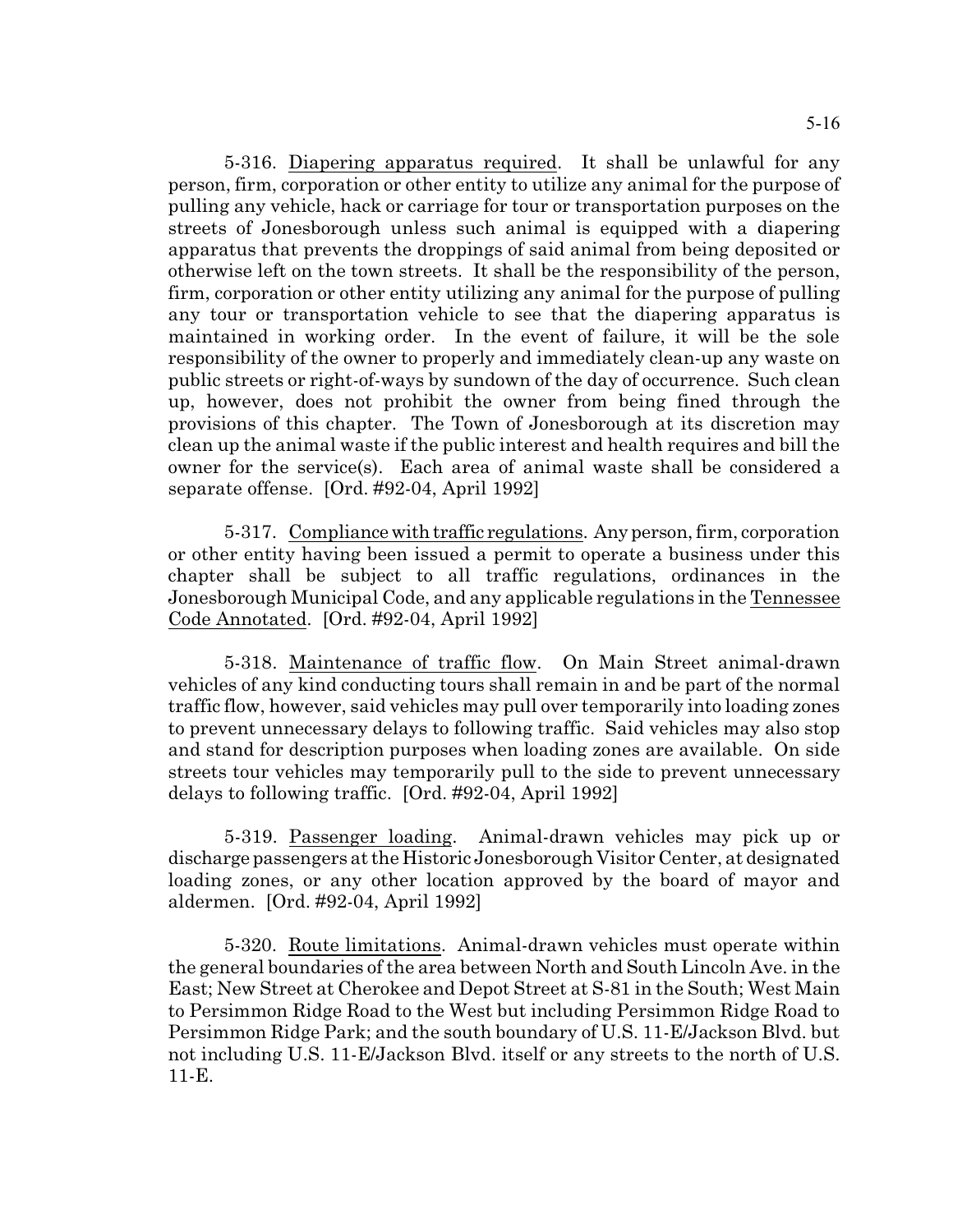The board may make exception to the boundaries above, but must approve each on an individual request basis. [Ord. #92-04, April 1992]

5-321. Rates and schedules displayed. It shall be the responsibility of the owner, lessee, or operator of any animal-drawn vehicle tour or transportation business to appropriately display said rates and schedules at the Jonesborough Visitor Center in such a manner deemed appropriate by the Visitors Center Director. [Ord. #92-04, April 1992]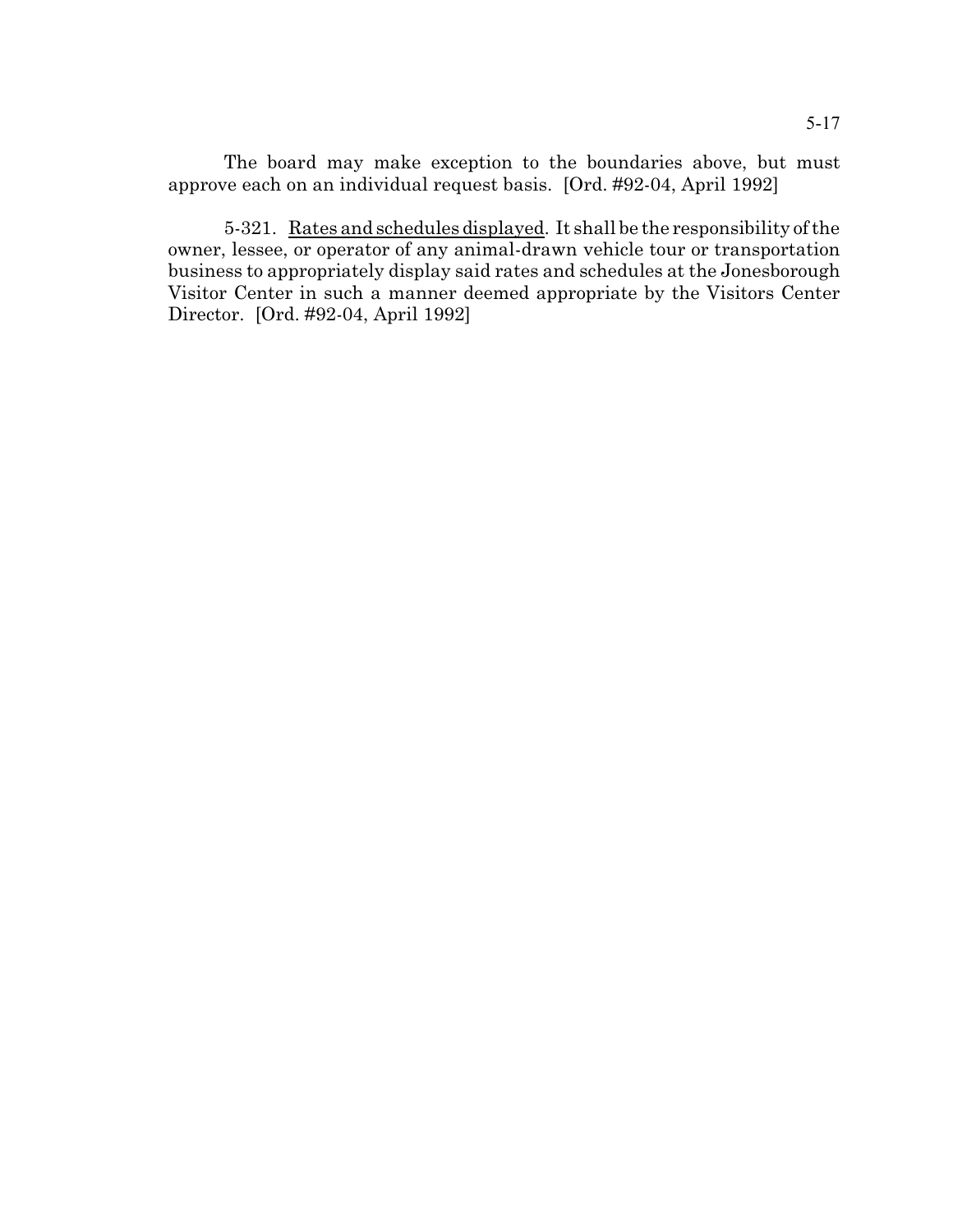# CHAPTER 4

## TAXICABS<sup>1</sup>

## **SECTION**

- 5-401. Taxicab franchise and privilege license required.
- 5-402. Requirements as to application and hearing.
- 5-403. Liability insurance or bond required.
- 5-404. Revocation or suspension of franchise.
- 5-405. Mechanical condition of vehicles.
- 5-406. Cleanliness of vehicles.
- 5-407. Inspection of vehicles.
- 5-408. License and permit required for drivers.
- 5-409. Qualifications for driver's permit.
- 5-410. Revocation or suspension of driver's permit.
- 5-411. Drivers not to solicit business.
- 5-412. Parking restricted.
- 5-413. Drivers to use direct routes.
- 5-414. Taxicabs not to be used for illegal purposes.
- 5-415. Miscellaneous prohibited conduct by drivers.
- 5-416. Transportation of more than one passenger at the same time.

5-401. Taxicab franchise and privilege license required. It shall be unlawful for any person to engage in the taxicab business unless he has first obtained a taxicab franchise from the town and has a currently effective privilege license. [Code of 1982]

5-402. Requirements as to application and hearing. No person shall be eligible for a taxicab franchise if he has a bad character or has been convicted of a felony within the last ten (10) years. Applications for taxicab franchises shall be made under oath and in writing to the chief of police. The application shall state the name and address of the applicant, the name and address of the proposed place of business, the number of cabs the applicant desires to operate, the makes and models of said cabs, and such other pertinent information as the chief of police may require. The application shall be accompanied by at least two (2) affidavits of reputable local citizens attesting to the good character and reputation of the applicant. Within ten (10) days after receipt of an application the chief of police shall make a thorough investigation of the applicant; determine if there is a public need for additional taxicab service; present the application to the Board of Mayor and Aldermen; and make a recommendation

<sup>&</sup>lt;sup>1</sup>For privilege tax provisions, etc., see title 6 in this code.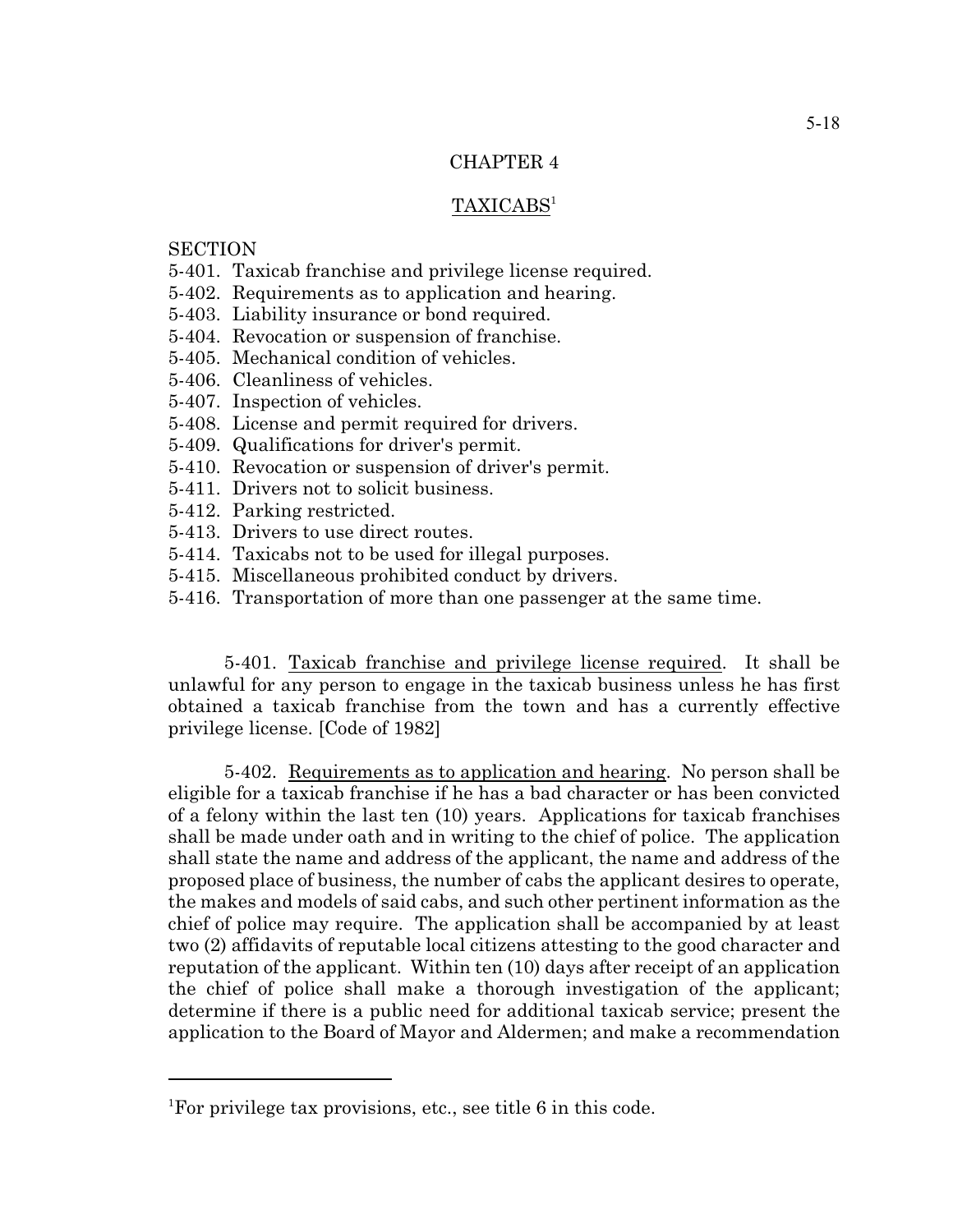either to grant or refuse a franchise to the applicant. The Board of Mayor and Aldermen shall thereupon hold a public hearing at which time witnesses for and against the granting of the franchise shall be heard. In deciding whether or not to grant the franchise, the Board of Mayor and Aldermen shall consider the public need for additional service, the increased traffic congestion, parking space requirements, and whether or not the safe use of the streets by the public, both vehicular and pedestrian, will be preserved by the granting of such an additional taxicab franchise. Those persons already operating taxicabs when this code is adopted shall not be required to make applications under this section but shall be required to comply with all of the other provisions hereof. [Code of 1982]

5-403. Liability insurance or bond required. No taxicab franchise shall be issued or continued in operation unless there is in full force and effect a liability insurance policy or bond for each vehicle authorized in an amount equal to that required by the state's financial responsibility law as set out in title 55, chapter 12, Tennessee Code Annotated. The insurance policy or bond required by this section shall contain a provision that it shall not be cancelled except after at least twenty (20) days' written notice is given by the insuror to both the insured and the recorder of the town. [Code of 1982]

5-404. Revocation or suspension of franchise. The Board of Mayor and Aldermen, after a public hearing, may revoke or suspend any taxicab franchise for misrepresentations or false statements made in the application therefor or for traffic violations or violations of this chapter by the taxicab owner or any driver. [Code of 1982]

5-405. Mechanical condition of vehicles. It shall be unlawful for any person to operate any taxicab in the town unless such taxicab is equipped with four (4) wheel brakes, front and rear lights, safe tires, horn, muffler, windshield wipers, and rear view mirror, all of which shall conform to the requirements of the state motor vehicle law. Each taxicab shall be equipped with a handle or latch or other opening device attached to each door of the passenger compartment so that such doors may be operated by the passenger from the inside of the taxicab without the intervention or assistance of the driver. The motor and all mechanical parts shall be kept in such condition or repair as may be reasonably necessary to provide for the safety of the public and the continuous satisfactory operation of the taxicab. [Code of 1982]

5-406 Cleanliness of vehicles. All taxicabs operated in the town shall at all times be kept in a reasonably clean and sanitary condition. They shall be thoroughly swept and dusted at least once each day. At least once every week they shall be thoroughly washed and the interior cleaned with a suitable antiseptic solution. [Code of 1982]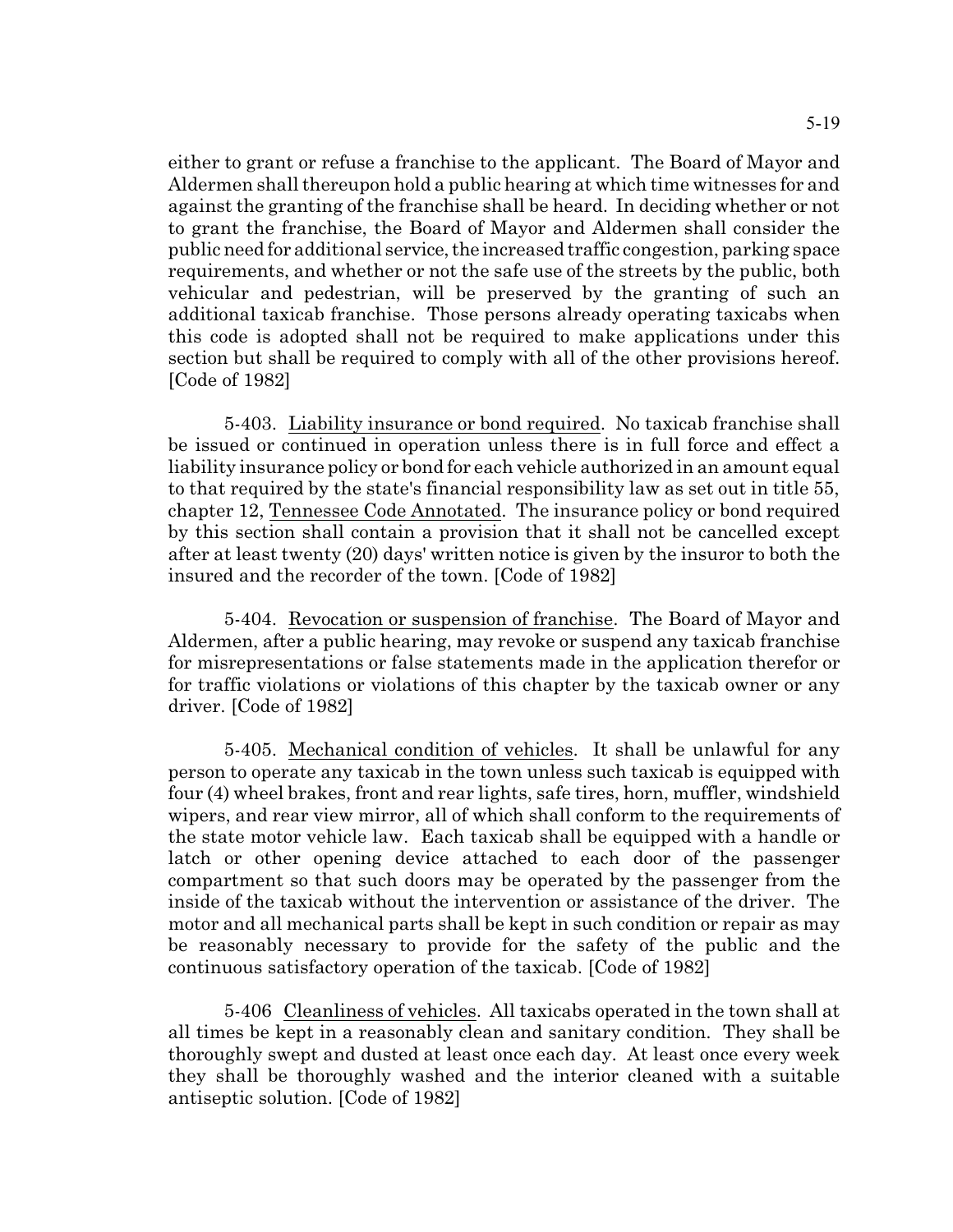5-407. Inspection of vehicles. All taxicabs shall be inspected at least semiannually by the chief of police to insure that they comply with the requirements of this chapter with respect to mechanical condition, cleanliness, etc. [Code of 1982]

5-408. License and permit required for drivers. No person shall drive a taxicab unless he is in possession of a state special chauffeur's license and a taxicab driver's permit issued by the chief of police. [Code of 1982]

5-409. Qualifications for driver's permit. No person shall be issued a taxicab driver's permit unless he complies with the following to the satisfaction of the chief of police:

(1) Makes written application to the chief of police.

(2) Is at least eighteen (18) years of age and holds a state special chauffeur's license.

(3) Undergoes an examination by a physician and is found to be of sound physique, with good eyesight and hearing and not subject to epilepsy, vertigo, heart trouble, or any other infirmity of body or mind which might render him unfit for the safe operation of a public vehicle.

(4) Is clean in dress and person and is not addicted to the use of intoxicating liquor or drugs.

(5) Produces affidavits of good character from two (2) reputable citizens of the town who have known him personally and have observed his conduct for at least two (2) years next preceding the date of his application.

(6) Has not been convicted of a felony, drunk driving, driving under the influence of an intoxicant or drug, or of frequent traffic offenses.

(7) Is familiar with the state and local traffic laws. [Code of 1982]

5-410. Revocation or suspension of driver's permit. The Board of Mayor and Aldermen, after a public hearing, may revoke or suspend any taxicab driver's permit for violation of traffic regulations, for violation of this chapter, or when the driver ceases to possess the qualifications as prescribed in section 5-409. [Code of 1982]

5-411. Drivers not to solicit business. All taxicab drivers are expressly prohibited from indiscriminately soliciting passengers or from cruising upon the streets of the town for the purpose of obtaining patronage for their cabs. [Code of 1982]

5-412. Parking restricted. It shall be unlawful to park any taxicab on any street except in such places as have been specifically designated and marked by the town for the use of taxicabs. It is provided, however, that taxicabs may stop upon any street for the purpose of picking up or discharging passengers if such stops are made in such manner as not to interfere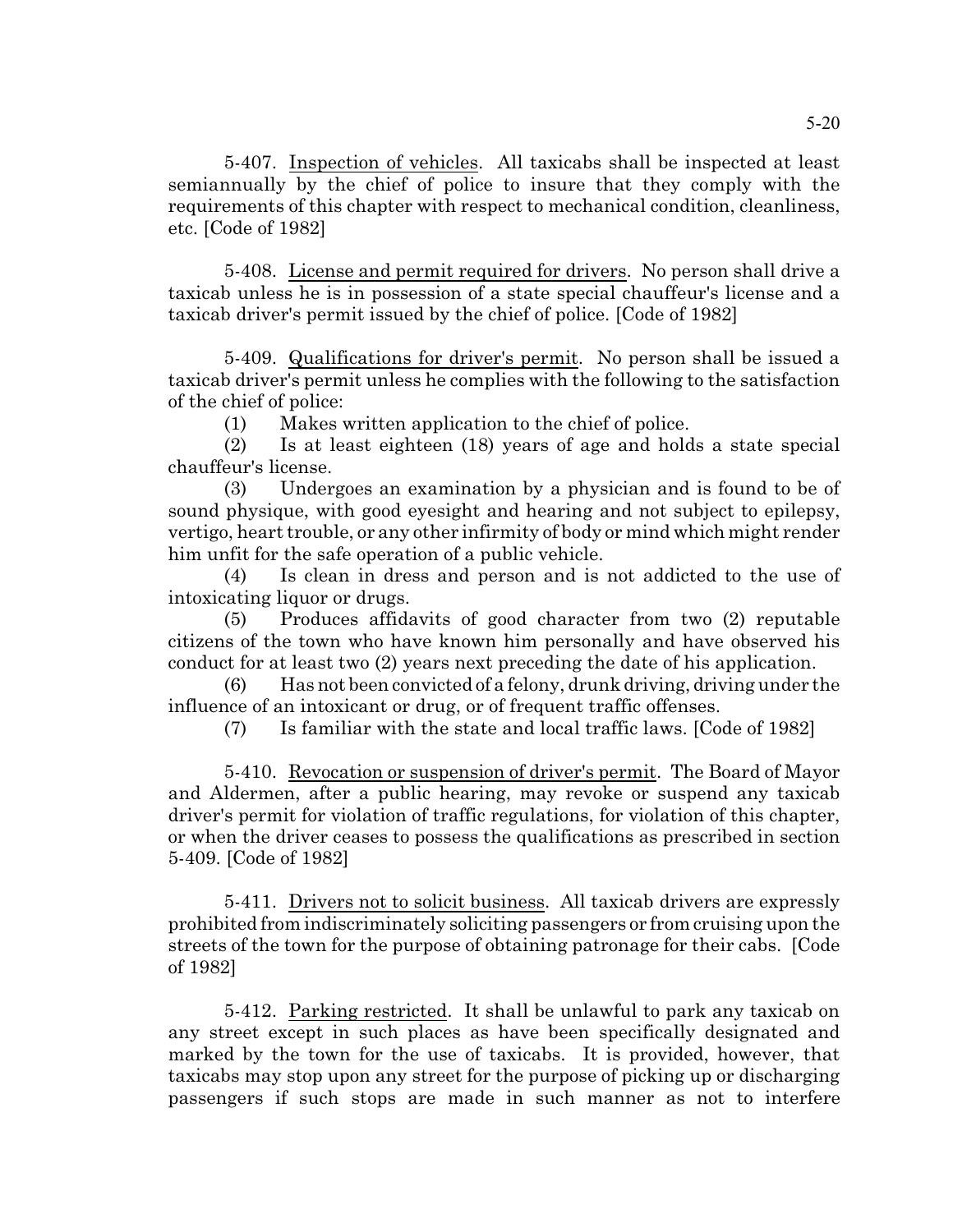unreasonably with or obstruct other traffic and provided the passenger loading or discharging is promptly accomplished. [Code of 1982]

5-413. Drivers to use direct routes. Taxicab drivers shall always deliver their passengers to their destinations by the most direct available route. [Code of 1982]

5-414. Taxicabs not to be used for illegal purposes. No taxicab shall be used for or in the commission of any illegal act, business, or purpose. [Code of 1982]

5-415. Miscellaneous prohibited conduct by drivers. It shall be unlawful for any taxicab driver, while on duty, to be under the influence of, or to drink any intoxicating beverage or beer; to use profane or obscene language; to shout or call to prospective passengers; to blow the automobile horn unnecessarily; or otherwise to disturb unreasonably the peace, quiet, and tranquility of the town in any way. [Code of 1982]

5-416. Transportation of more than one passenger at the same time. No person shall be admitted to a taxicab already occupied by a passenger without the consent of such other passenger. [Code of 1982]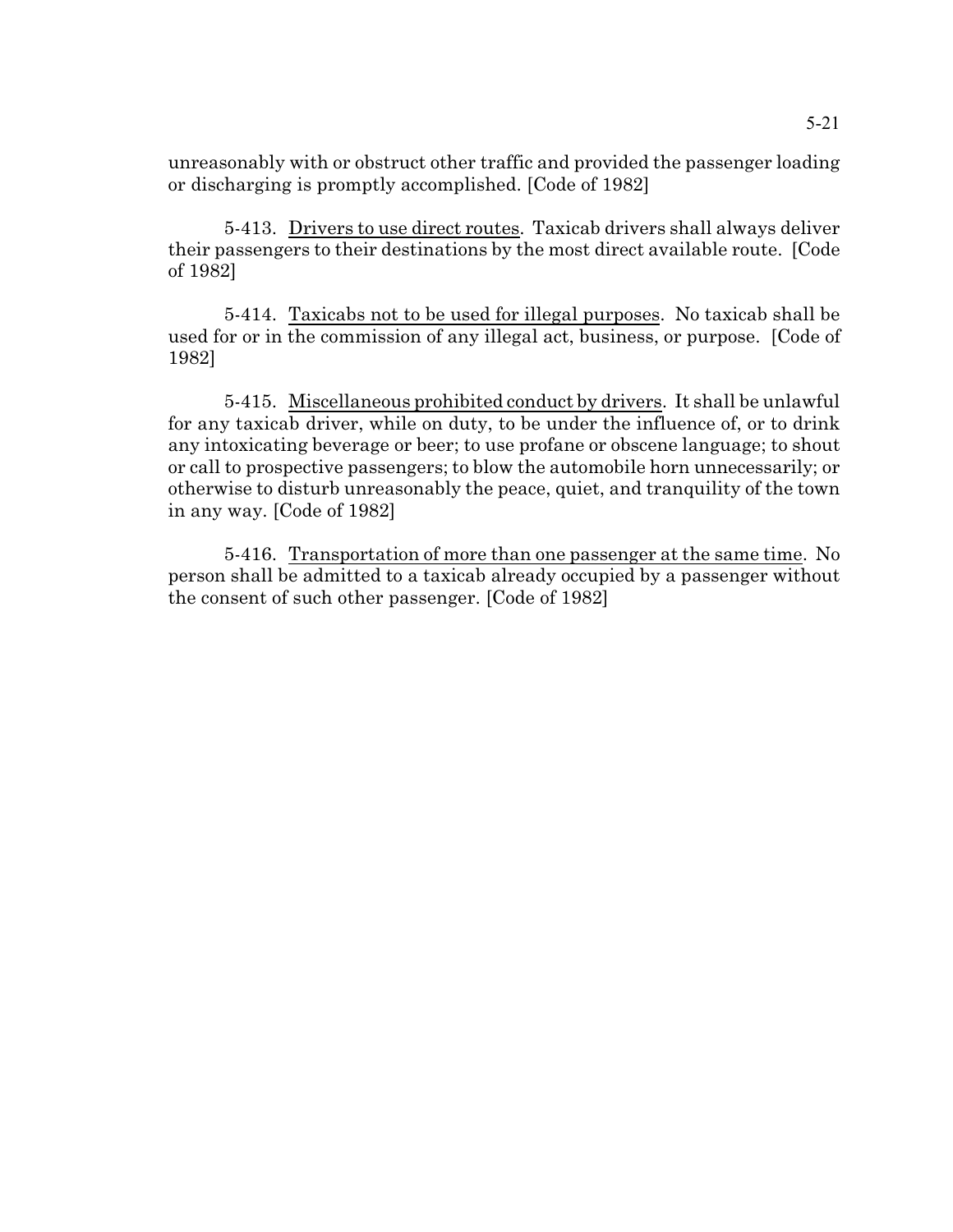## CHAPTER 5

#### POOL ROOMS, ETC.

#### **SECTION**

- 5-501. Hours of operation regulated.
- 5-502. Minors prohibited in pool rooms.
- 5-503. Unlawful for owner to allow minor to play pool, etc.
- 5-504. Unobstructed view from sidewalk to be maintained in pool rooms.
- 5-505. Pool prohibited in beer establishments.
- 5-506. Violations.

5-501. Hours of operation regulated. It shall be unlawful for any person engaged regularly, or otherwise, in keeping billiard or pool rooms or tables or nine pin, or ten pin alleys, or for their agents, employees, servants, or other perons for them, to play, or permit any person or persons to play any games in said billiard or pool rooms, or play the game of billiards or pool upon such billiard or pool tables, or to play any game upon such nine pin or ten pin alleys, or roll balls thereon, within the limits of Jonesborough, Tennessee, except between the hours of 6:00 o'clock, a.m. and 11:59 o'clock, p.m. [Ord. of May 12, 1986, repealing Ord. of March 27, 1926, § 1 as amended by ord. of May 3, 1944, § 1]

5-502. Minors prohibited in pool rooms. It shall be unlawful for minors under the age of 18 years of age unless accompanied by their parents or guardians to engage in the playing of pool or billiards in any publicly operated establishment or to congregate or loiter in or around any such pool room or billiard hall within the town. [Ord. of May 12, 1986, repealing Ord. of June 23, 1955, § 1]

5-503. Unlawful for owner to allow minor to play pool, etc. It shall be unlawful for the owner, operator, manager, or anyone in charge of or having any connection with a billiard parlor or pool room to suffer or permit any minor under the age of 18 years to play or participate in any game of pool or billiards or similar game or to congregate or loiter in or about the premises of such billiard parlor or pool room, except when said under the age of 18 years is accompanied by a parent or guardian. [Ord. of May 12, 1986, repealing Ord. of June 23, 1955, § 2]

5-504. Unobstructed view from sidewalk to be maintained in pool rooms. It shall be unlawful to maintain or operate any pool room or billiard room, or any part thereof, or any device therein or connected therewith for playing pool, billiards, or any other game similar thereto, within the corporate limits of the